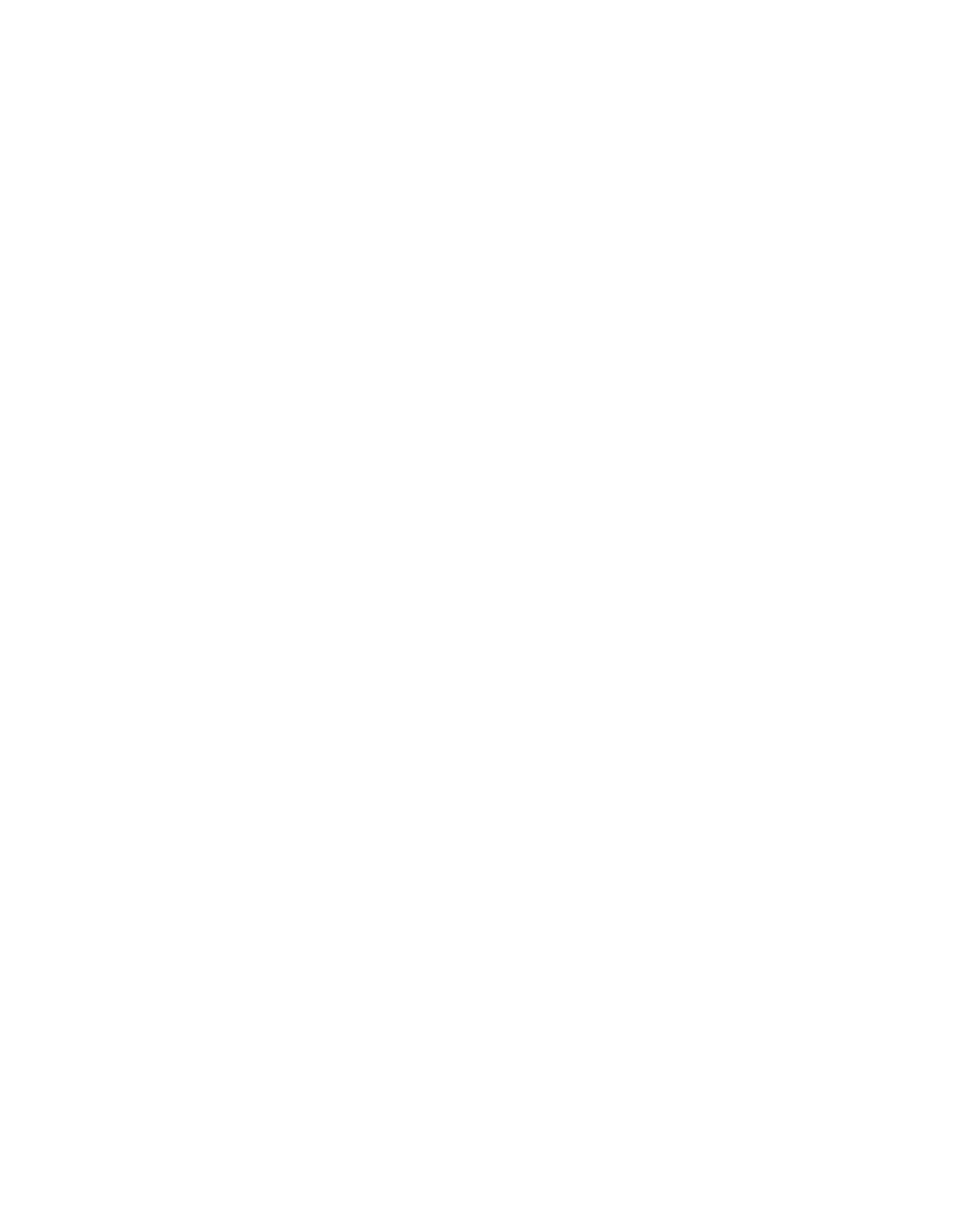## Table of Contents

## HMIS GUIDELINES, POLICIES & PROCEDURES. I

| $\mathbf{I}$                                                    |    |
|-----------------------------------------------------------------|----|
| $\mathcal{P}$                                                   |    |
| 3<br>Misuse of HMIS Data by HMIS Participating Organizations 10 |    |
| 4                                                               |    |
|                                                                 | 15 |
| Appendix A: HMIS Data Element Dictionary  17                    |    |
| Appendix B: Homelessness Categories 21                          |    |
|                                                                 |    |
|                                                                 |    |
|                                                                 |    |
|                                                                 |    |
|                                                                 |    |

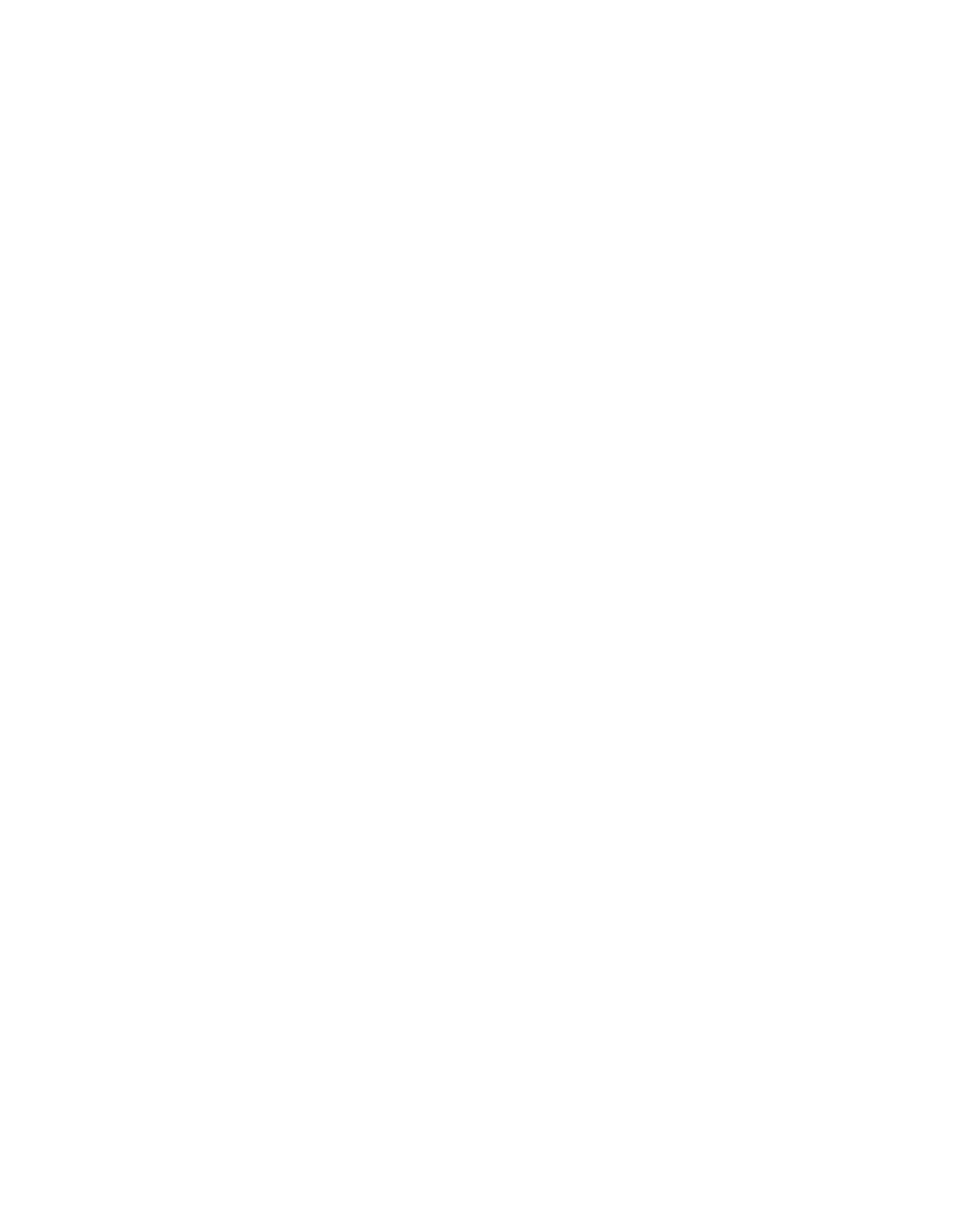# <span id="page-4-0"></span>Introduction

## <span id="page-4-1"></span>About HMIS (Homeless Management Information System)

HMIS is a secure web-based centralized database where non-profit organizations across our community enter, manage, share, and report information about the clients that they serve. It is similar to an electronic health record system in a hospital. The HMIS staff provides training and technical assistance to HMIS Participating Organization providers and their users.

HMIS gathers an unduplicated count of those accessing services as well as demographic make-up of the population accessing services, documents services provided and measures bed utilization rates for individual projects and across a community-wide system of homelessness assistance providers. Analysis of this information plays an important part in determining the measuring the effectiveness of various applied approaches to ending homelessness in a particular area and across the nation.

At the project level, HMIS data allows direct services staff to provide seamless care to participants through sharing information in a standardized format across shifts and departments and to Individual participants' progress over time. Analysis of semi-aggregate (information primarily void of identifying client level information that can be expanded to reveal greater detail when necessary to trends or to identify anomalies) provides supervisory and management staff with a reliable method of measuring project successes and identifying areas that need improvement. Projects are also likely to be responsible for providing evidence of activities and outcomes and to funders and donors, and aggregate HMIS data fits this bill quite nicely – and in some cases, is the only acceptable format with which to fulfil these reporting requirements.

As a system that connects projects across a community-wide web of projects, de-duplicates participants as they enter and exit projects within the same system and returns aggregate data (information void of any identifying client level information), Homeless Management Information Systems are a valuable resource for public policy makers, service providers, advocates, and consumer representatives.

## <span id="page-4-2"></span>About TCCoC HMIS Policies & Procedures

This document provides the policies, procedures, guidelines, and standards that govern the Tehama County Continuum of Care (TCCoC) Homeless Management Information System (HMIS), a computerized system of records management for homelessness assistance projects serving Tehama County, California.

A copy of this Manual is to be provided to each HMIS-licensed staff member at each HMIS Participating Agency within the TCCoC's geographic area. As a condition of participation, each HMIS Participating Agency and each HMIS-licensed staff member is asked to adhere to all policies within the document. HMIS-licensed staff are responsible for reading and understanding this manual, and for requesting assistance and/or clarification from the HMIS Lead Agency on any information herein as needed to ensure adherence to these policies and to collect and enter accurate HMIS data.

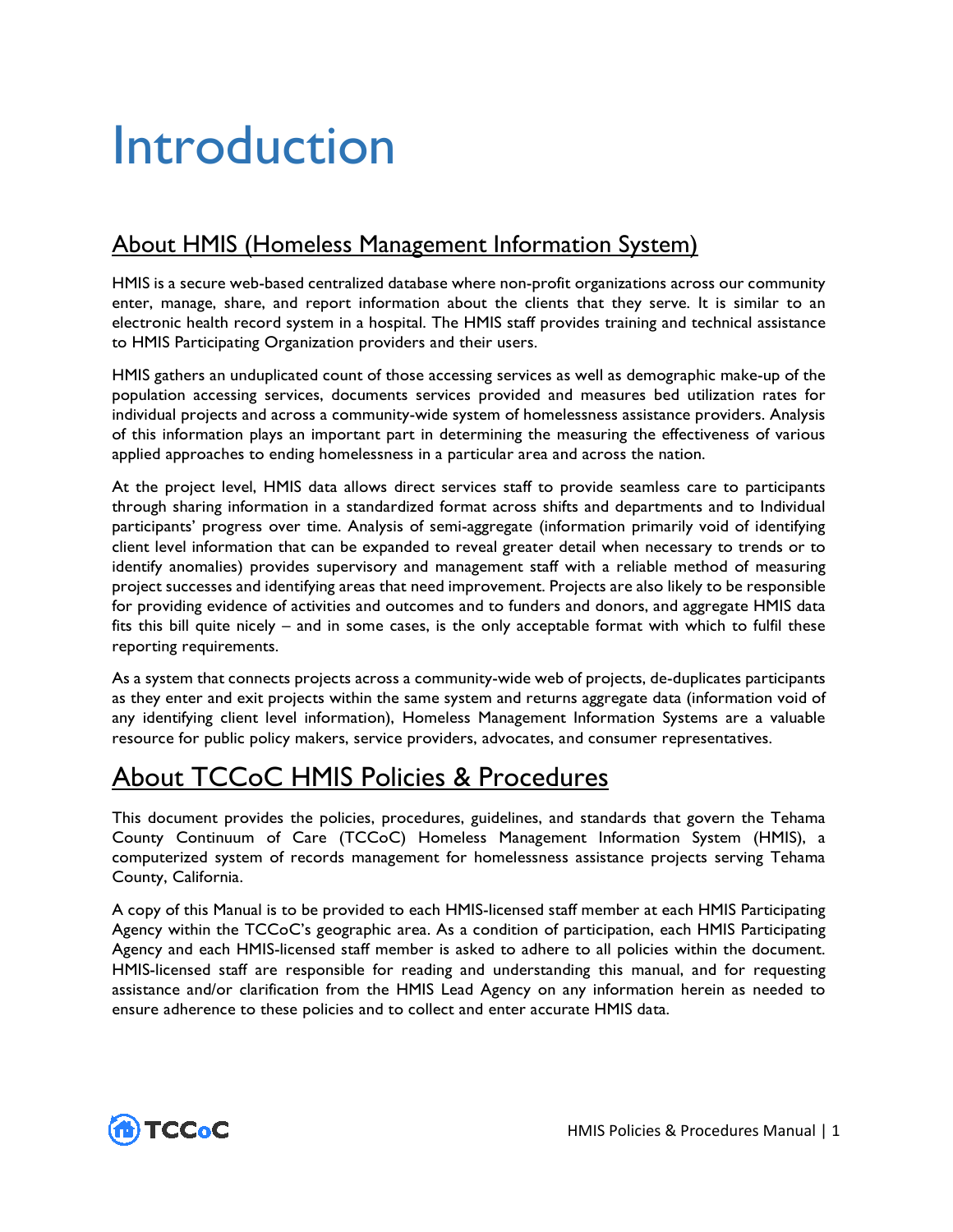# <span id="page-5-0"></span>Roles & Responsiblities

## <span id="page-5-1"></span>HMIS Lead Agency

The HMIS Lead Agency provides training and technical support to HMIS Participating Organization providers and coordinate and participates in numerous projects annually regarding data collection and performance measurement.

## *General Responsibilities:*

- Communications with the HMIS software vendor This includes phone, email, and conferences.
- User training HMIS Lead Agency staff is responsible for all End User training. This is to ensure consistency with training as well as to ensure the proper workflow for Member Agencies.
- Technical support as it relates to the software or project HMIS staff is responsible for providing technical support to Agency Administrators and End Users. Technical support services attempt to help the user solve specific problems with a product and do not include in-depth training, customization, reporting, or other support services.
- Data quality initiatives Together, HMIS Participating Organizations and HMIS staff work diligently on adhering to data quality standards in order to ensure that reports both at the provider level and the system level are complete, consistent, accurate, and timely.
- System-wide reporting on performance measures for local, state and national initiatives HMIS staff train HMIS HMIS Participating Organizations on how to access and run reports on the data they contribute to the HMIS. Additionally, reports are provided to local community planners monthly and to statewide and national partners quarterly and annually. These data are in an aggregate format and details the trends on how clients are being served in the community.

## <span id="page-5-2"></span>**HMIS Participating Organizations**

HMIS HMIS Participating Organizations are organizations that provide homelessness assistance, human services and/or healthcare services within the geographic area that the TCCoC serves that participate in collecting and entering HMIS data. Each HMIS Participating Organization enters into an agreement with the HMIS Lead Agency that includes detailed guidelines (see Appendix C).

## *General Responsibilities:*

- Read and understand the TCCoC HMIS Participating Organization Agreement. The agreement must be signed by a representative of that organization who is authorized to enter into such agreements.
- Schedule at least one introductory training session for any staff members that will be licensed to enter HMIS information into the system and agree to additional trainings for staff as determined appropriate by HMIS Lead Agency.
- Ensure that HMIS entry staff has access to the appropriate computer equipment and internet connection necessary for entry of HMIS data.
- Maintain hard copies of all completed TCCoC HMIS Release of Information forms, either onsite for clients enrolled in a particular activity at service site at which the activities are taking

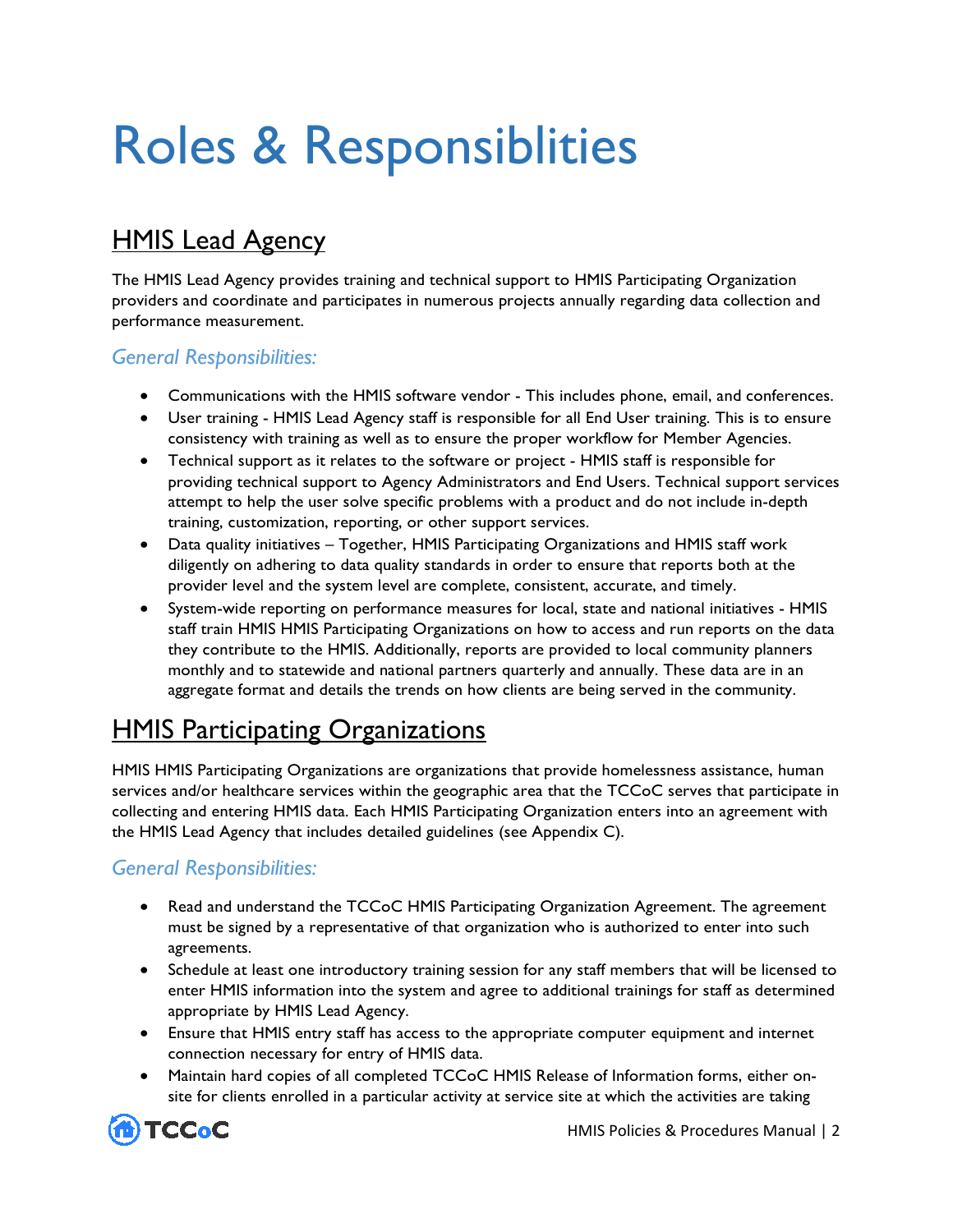place or at the provider's main Business Office. Storage of these forms is to be secure and accessible only be authorized staff.

- Allow HMIS entry staff sufficient time within their regularly scheduled work hours to collect and enter HMIS data and to monitor data quality.
- Post TCCoC Standard HMIS Display Notification at all project sites at which HMIS data is being collected.
- Protect the confidentiality of clients for whom HMIS data is collected. This includes obtaining informed consent from such clients using the TCCoC Standard Participant Release of Information (See Appendix C) and adhering to any additional regulations that apply to type of services that the HMIS Participating Organization's provides. Any modifications to the collection of HMIS Data Elements necessary to adhering to any such additional regulations are to be noted on an attachment to the TCCoC HMIS Participating Organization Agreement entered into by the HMIS Participating Organization prior to execution of the Agreement.
- Report HMIS data in aggregate format to the TCCoC General Collaborative Committee and the TCCoC Executive Council according to any applicable written standards or notices produced by TCCoC.
- Participate in the Coordinated Entry System in the capacity appropriate to the HMIS Participating Organization's project type and funder requirements. The minimum level of CES participation requires that all HMIS Participating Organizations provide referrals INTO the CES as appropriate. Once it is determined that the individual or family presenting at the HMIS Participating Organization as homeless would be interested in receiving housing assistance, a VI-SPDAT assessment is to be conducted and the assessment results and basic client info into the Housing First Tehama – CES within the HMIS, regardless of whether the client's information will be entered into the HMIS Participating Organization's own HMIS enrollment records.

## HMIS Participating Organization Point of Contact

Each Participating Organization will designate one HMIS-licensed staff member to act as the HMIS Participating Organization Point of Contact.

## *General Responsibilities:*

- Serve as liaison between HMIS Lead Agency and HMIS Participating Organization on matters pertaining to setup, training, and everyday use of the HMIS.
- Monitor HMIS Participating Organization's compliance with guidelines in the above section and detailed in the TCCoC HMIS Participating Organization Agreement and notify supervisory staff of any compliance concerns.
- Receive updates by email from the HMIS Lead Agency regarding HMIS requirements and/or changes in HMIS regulations.
- Perform basic inter-organization troubleshooting for any other HMIS-licensed staff members employed at the organization and, if issues are not resolvable, communicate with HMIS Lead Agency to resolve the issue.
- Submit all data required for community-wide reports to HMIS Lead Agency as requested.
- Produce all reports needed by HMIS Participating Organization to satisfy funder reporting requirements.
- Produce reports using HMIS data as requested by HMIS Participating Organization management staff in accordance with all confidentiality guidelines imposed by the Organization, the HMIS

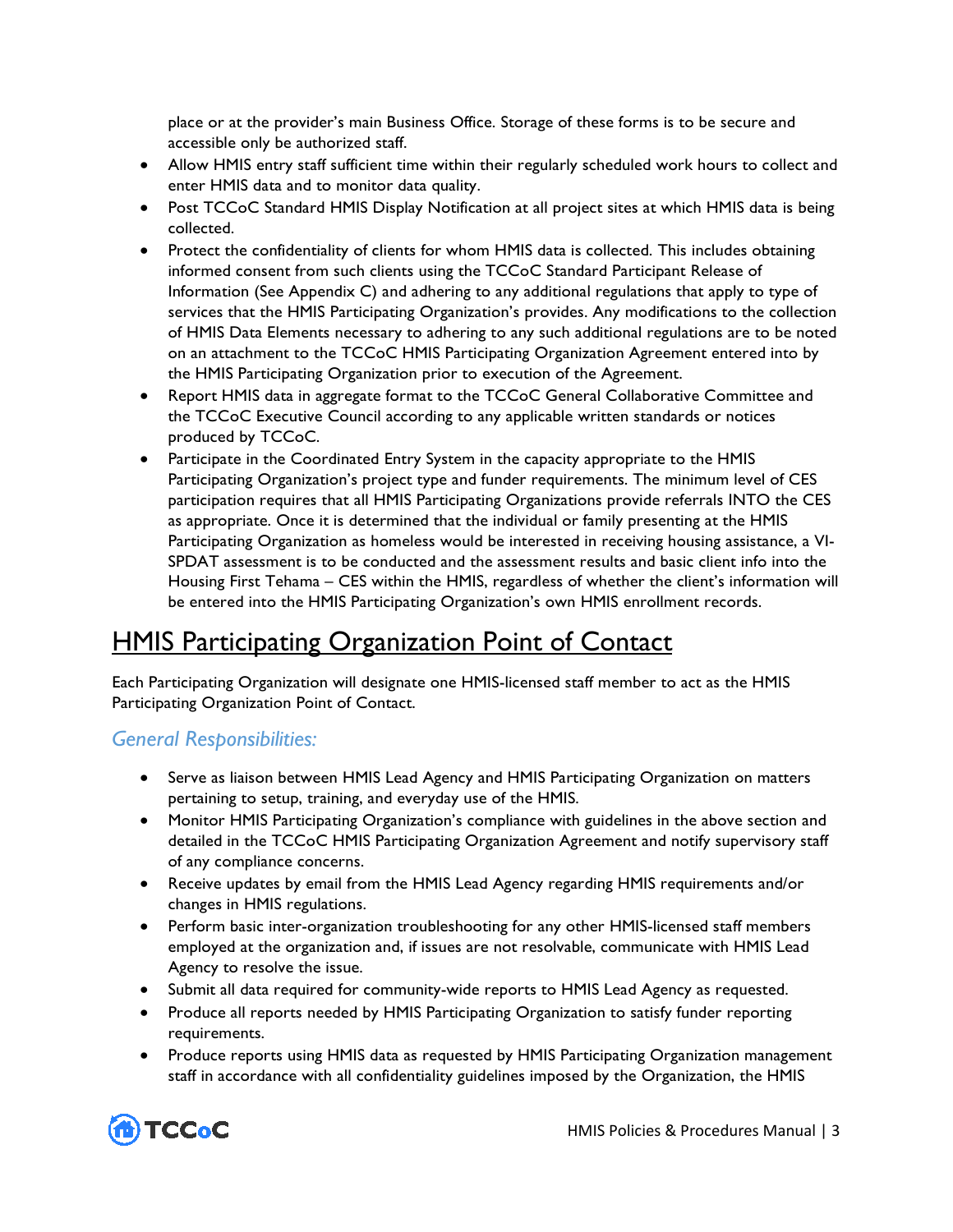Lead Agency and any state, federal or local guidelines to which the Organization is required to uphold.

- Adhere to and enforce the HMIS Policies and Procedures.
- Enforce HMIS User Agreements.
- Ensure client privacy, security, and confidentiality as stipulated in HMIS Licensed User General Responsibilities and ensure that all HMIS Licensed Users adhere to these guidelines.
- Communicate and authorize personnel/security changes for HMIS End Users to HMIS Staff within 24 hours of a change.
- Ensure Agency and all users are using the correct HMIS related forms and following the most current HMIS work flow.
- Inform HMIS Staff of all project changes with at least five business days prior to the change.
- Post TCCoC Standard HMIS Display Notification at all project sites at which HMIS data is being collected.
- Attend all HMIS required meetings and conference calls.
- Assist with HMIS projects as needed (AHAR, PIT, eHIC, and Pulse).
- Comply with all additional responsibilities assigned to all HMIS Licensed Users.

## <span id="page-7-0"></span>HMIS Licensed Users

HMIS Participating Organizations may authorize multiple staff members perform HMIS data entry, however, a separate HMIS License must be secured each individual user. Under no circumstances are licenses permitted to be shared between multiple staff members

## *General Responsibilities:*

- Read, understand and complete a TCCoC HMIS End User Agreement (see Appendix C) prior to training and prior to logging in to the HMIS.
- Attend at least one training session provided by HMIS Lead Agency and comply with requests for attendance at additional training events from HMIS Lead Agency or HMIS Participating Organization Point of Contact as needed to ensure accuracy of entered data and/or compliance with HMIS guidelines.
- Ensure accurate collection of HMIS Data Elements from all clients in programs eligible for entry into HMIS. Direct, live entry of Data Elements at time of collection is preferred, but TCCoC recognizes that this may not be practical for some organizations. Collection of HMIS Data Elements on hard copy forms for later entry in HMIS is permitted, provided that hard copy forms are kept secure and are accessible only by authorized staff. It is the responsibility of HMIS Licensed Users to train any additional staff that may be assisting in collecting HMIS data on hard copy forms and to confirm with clients and/or additional staff any unclear responses entered on hard copy forms. It is the HMIS Participating Organization's responsibility to develop hard copy forms and to ensure that they are revised to reflect any changes in HMIS Data Element collection guidelines.
- Enter all HMIS Data collected in a timely manner. HMIS Data collected on hard copy forms is to be entered into the HMIS within 24 hours of collected, unless a specific exception has been agreed upon by the HMIS Lead Agency and HMIS Participating Organization.
- Notify HMIS Participating Organization Point-of-Contact of any circumstance that may inhibit timely entry of HMIS data.

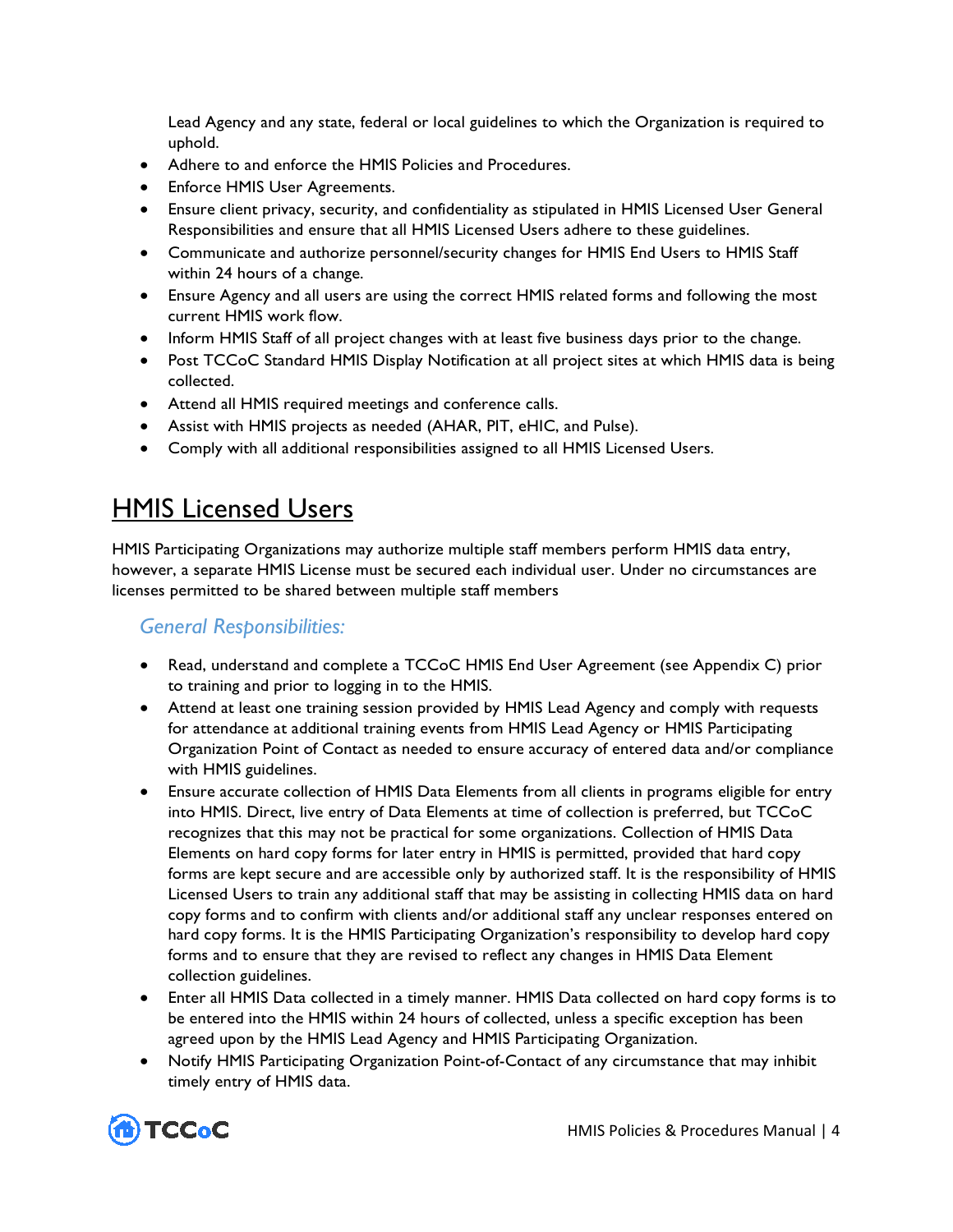- Ensure client privacy, security, and confidentiality. Absolutely no information accessed while collecting, entering or otherwise handling HMIS data is to be shared with unauthorized staff, with any person outside the organization or with any client other than the client from whom the information was collected. Organization-specific releases of information forms must specify HMIS Data Elements and the HMIS by name in order to allow sharing of HMIS data with any party otherwise covered in the organization-specific Release of Information form.
- Ensure that TCCoC Standard HMIS Display Notification is displayed at project sites at which HMIS data is being collected.
- Adhere to any organization-specific guidelines set forth by the HMIS Participating Organization by which the user is employed or is acting as a volunteer.

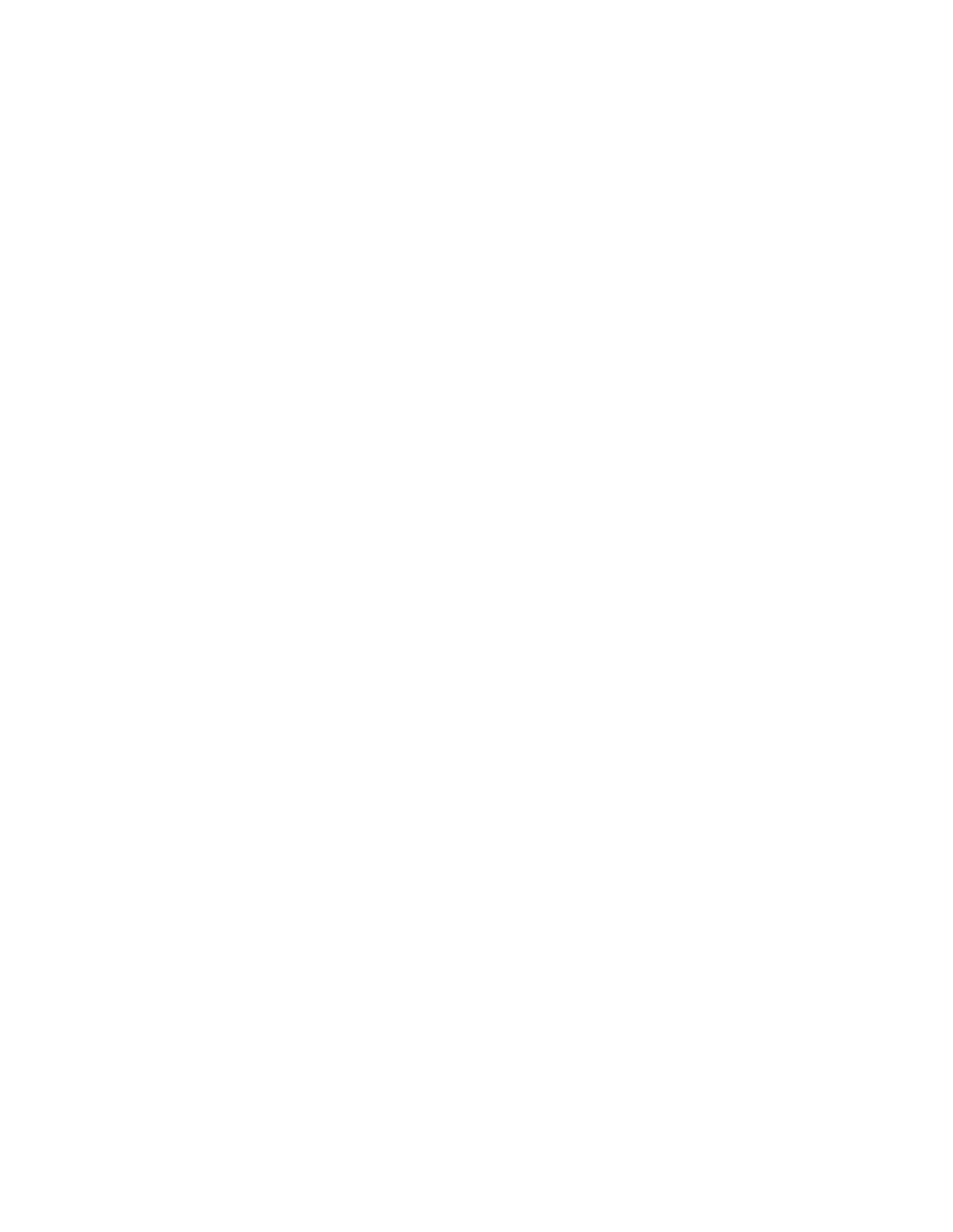# <span id="page-10-0"></span>Requirements

## <span id="page-10-1"></span>**Minimal Technical Requirements**

All HMIS End User workstations must meet minimum technical requirements in order for HMIS to be functional and to meet the required security specifications.

## *Hardware:*

- Memory: 4 Gig recommended, (2 Gig minimum), If XP 2 Gig recommended, (1 Gig minimum)
- Monitor: Screen Display 1024 by 768 (XGA)
- Processor: A Dual-Core processor is recommended.

### *Internet Connectivity:*

• Reliable internet connection. Broadband Internet Connectivity (high speed internet) is recommended for efficient entering of data.

## *HMIS Licensed User Prerequisites:*

- HMIS Licensed Users should have a basic computer skills. Training on basic computer skills for any staff members that are to be designated as HMIS Licensed Users is the responsibility of the HMIS Participating Organization and/or the HMIS Licensed User him-/herself. Information regarding web-based tutorials and/or local training resources can be furnished by HMIS Lead Agency upon request.
- HMIS Licensed Users must pass a background check performed by HMIS Participating Organization and must have been shown to be free of past convictions that include behavior that could pose a security risk regarding HMIS data collection and/or access to confidential client information. For guidance on specific past convictions that should disqualify a staff member from using HMIS or rehabilitative measures that may warrant exceptions to exclusion, contact the TCCoC HMIS Lead Agency.

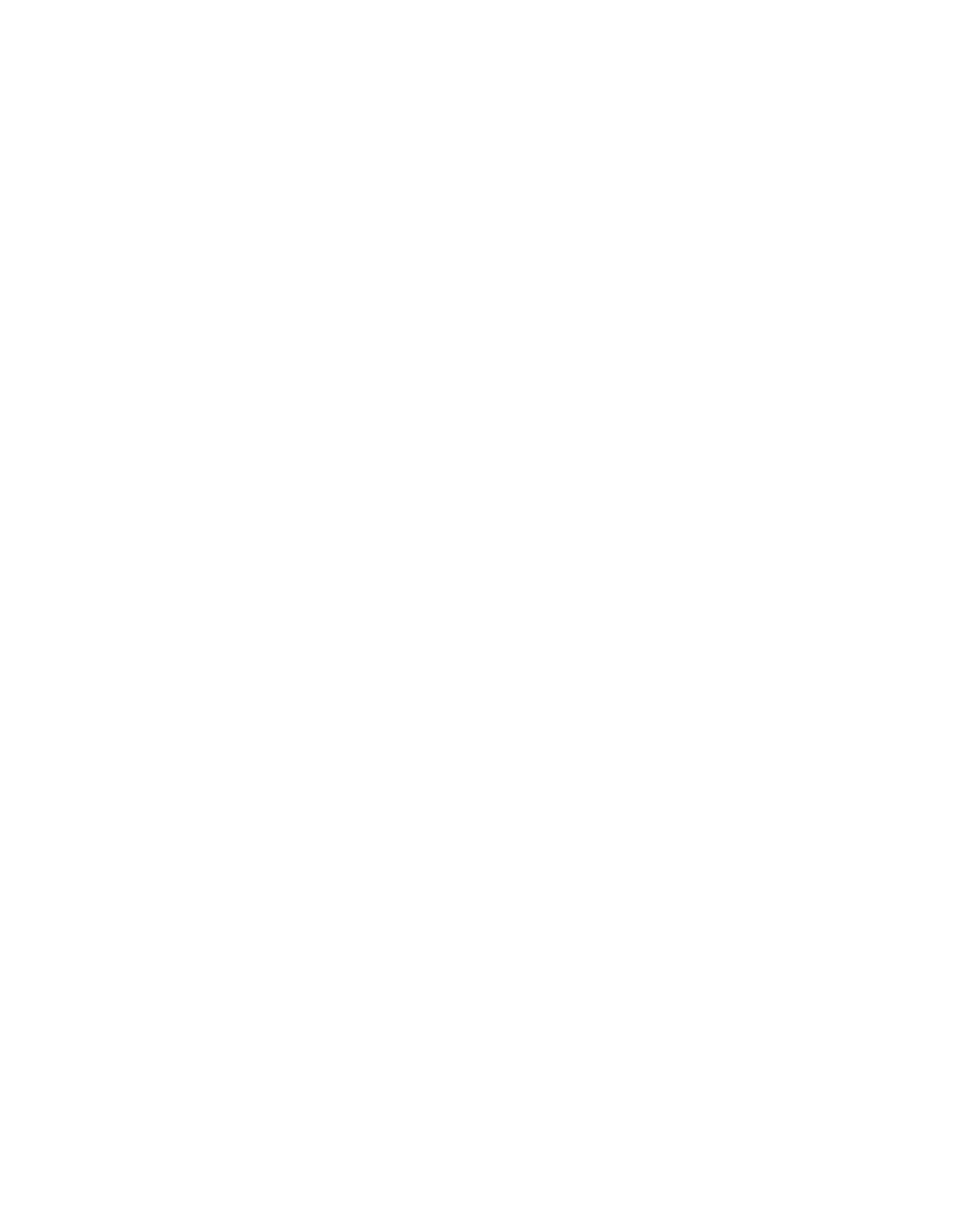# <span id="page-12-0"></span>HMIS Policies

### <span id="page-12-1"></span>*1. Appropriate Use of HMIS Data*

*a.* HMIS data is to be used ONLY for case management, project evaluation, education, statistical and research purposes and satisfying funder reporting requirements.

### <span id="page-12-2"></span>*2. Client Grievance Policy*

- a. Clients have the right to file a grievance with the HMIS staff about any HMIS Participating Organization related to violations of access in HMIS, violations of HMIS Policies and Procedures, or violations of any law.
	- i. Procedure: HMIS Lead Agency staff will entertain any client who wishes to file grievance against any HMIS Participating Organization.
		- 1. HMIS Lead Agency staff will request that a client fill out a HMIS Client Grievance Form, which can be obtained by contacting the HMIS Lead Agency staff by phone, email or regular mail.
		- 2. Once completed and submitted by the client, HMIS Staff will investigate the complaint and provide its findings to the client who lodged the grievance.
		- 3. HMIS will notify the parties involved about the alleged incident reported.
		- 4. If the client is not satisfied with the findings of the grievance, the client must submit a grievance request in writing to the U.S. Dept. of Housing and Urban Development.
- b. Other HMIS Participating Organizations have a right to file a grievance with the HMIS staff about any HMIS Participating Organizations related to violations of access in HMIS, violations of HMIS Policies and Procedures, or violations of any law.
	- i. Procedure: HMIS staff will entertain any HMIS Participating Organization who wishes to file grievance against any other HMIS Participating Organization. In cases where a client leaves one HMIS Participating Organization to receive services from another HMIS Participating Organization and the client reports a suspected violation, the new HMIS Participating Organization does have a right to file a grievance or duty to warn the HMIS staff on behalf of the client as long as the client grants their permission to file a grievance on their behalf.
		- 1. HMIS staff will request a HMIS Client Grievance Form be completed by either the client or the HMIS Participating Organization. The form can be obtained by contacting the HMIS Lead Agency staff by phone, email or regular mail.
		- 2. Once completed and submitted by the client, HMIS Lead Agency Staff will investigate the complaint and provide its findings to the client who lodged the grievance.
		- 3. HMIS Lead Agency staff will notify the parties involved and the TCCoC Executive Council regarding the alleged incident reported.
		- 4. If the client is not satisfied with the findings of the grievance, the client must submit a grievance request in writing to the U.S. Department of Housing and Urban Development.

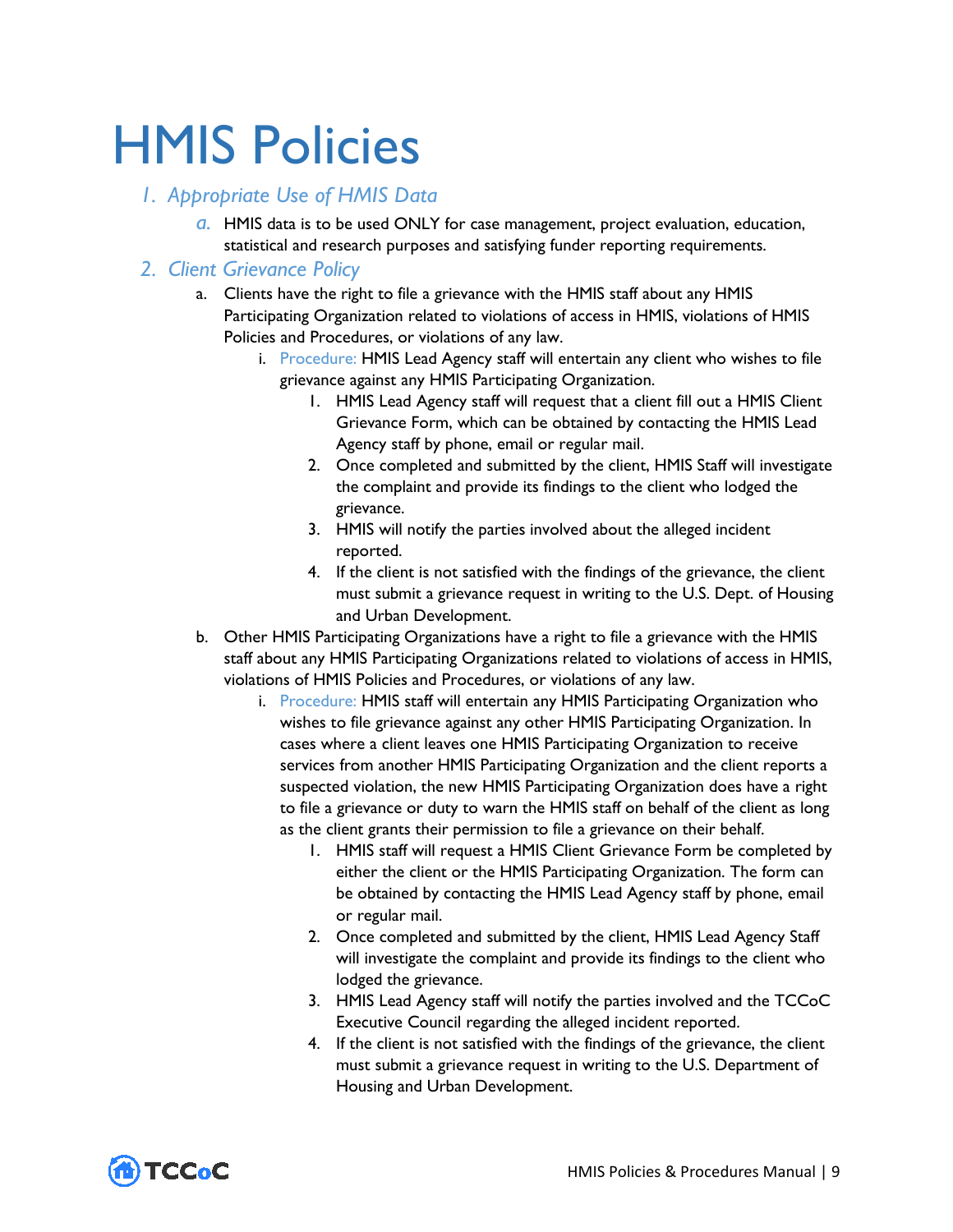## <span id="page-13-0"></span>*3. Misuse of HMIS Data by HMIS Participating Organizations*

- *a.* HMIS Participating Organization providers will not breech system confidentiality by misusing HMIS data.
	- *i.* Breeches include, but may not be limited to, failure to adhere to the following:
		- *1.* HMIS Participating Organizations shall not use any data within HMIS to solicit clients, organizations, or vendors for any reason. At no time shall confidentiality of clients, organizations and vendors be violated by disclosing client information to non-members. Data in HMIS will not be used to solicit for volunteers, employees, or clients of any type. This information must not be sold, donated, given, or removed from HMIS for any purpose that would violate client, organization, or vendor confidentiality or put participants at harm or risk. Those found in violation of this rule will have their access to HMIS immediately terminated and the violation disclosed to all local government and funding entities.
		- *2.* HMIS Participating Organizations shall not sell any HMIS client, organization, or vendor data for any reason. At no time shall confidentiality of clients, organizations, and vendors be violated by selling any information. HMIS Participating Organization providers shall not profit from disclosure of client, organization, or vendor information. Disclosure of information puts everyone at legal risk. Violation or breaches in HIPAA and 42 CFR regulations can result in fines and jail time.
		- *3.* HMIS Participating Organizations will report any known or suspected breech of client confidentiality regarding HMIS data to HMIS Lead Agency immediately.
		- *4.* HMIS Participating Organizations will provide any client who expresses a desire to submit a Client Grievance regarding a suspected HMIS data security breech with the telephone number and regular business hours of the HMIS Lead Agency and a blank copy of the TCCoC Standard Release of Information form in which instructions for submitting a grievance is included.
		- *5.* HMIS Participating Organizations will comply with suspension of User Licenses pending investigation of Client Grievances if instructed to do so by HMIS Lead Agency, and will arrange internally for continued collection of HMIS Data Elements throughout a User's suspension. If this creates a hardship for the Organization, HMIS Lead Agency is to be notified of the hardship immediately in order to provide technical assistance to prevent lapses in collection of HMIS Data Elements.
- *b. Corrective Action Plan:* Organizations found in violation of this rule will have their access to HMIS immediately terminated and the violation disclosed to all local government and funding entities.
	- *i. Appeal: Organizations whose access to HMIS has been terminated due to violation of this rule may appeal, in writing, within 5 business days of notification of termination. Requests for appeal may be submitted by mail or email to any Executive Council Member and will be acknowledged within 48*

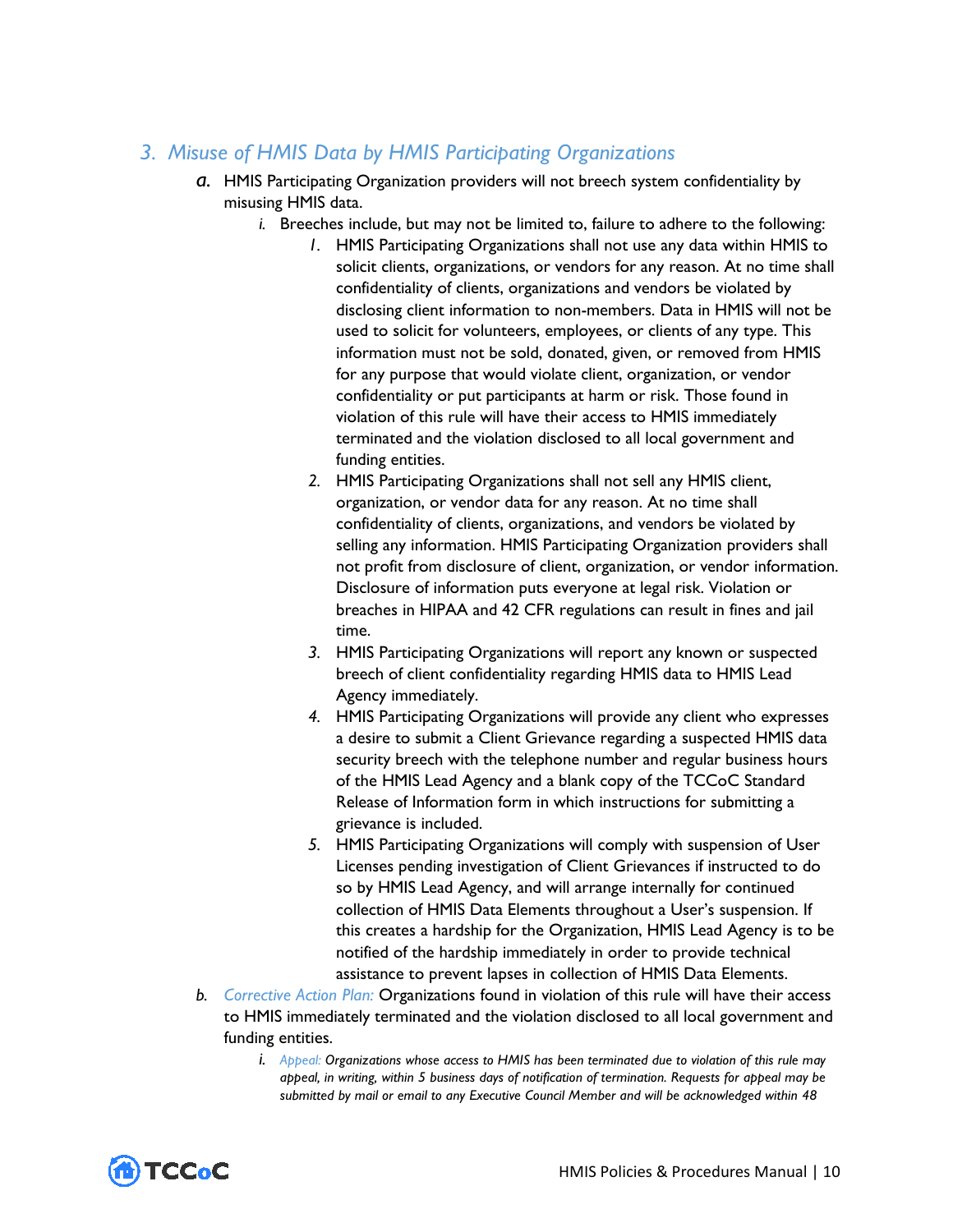*hours of receipt. Hearing of appeal and investigation of claims will be conducted by two or more Executive Council members and/or two or more impartial parties appointed by the Executive Council The decision of this Appeal Committee will be final.*

## <span id="page-14-0"></span>*4. Misuse of HMIS Data by HMIS Licensed Users*

- *a.* HMIS Licensed Users will not breech system confidentiality by misusing HMIS data.
	- *i.* Breeches include, but may not be limited to, failure to adhere to the following:
		- *1.* HMIS Licensed users shall not disclose any information learned while collecting, entering or otherwise accessing the HMIS to any party other than the party from whom it was collected without express, written permission from that party that specifically refers to the HMIS data element to be shared.
		- *2.* HMIS Licensed users shall not use threat to disclose information learned while collecting, entering or otherwise accessing the HMIS to influence any client to provide any good or service, to modify his or her behavior to discontinue services.
		- *3.* HMIS Licensed Users shall never modify HMIS data in an effort to affect a client's eligibility for any service or referral.
		- *4.* If previously entered data is found to have been entered in error by any user, including one's self, requests for revision of the data are to be submitted to the HMIS Lead Agency to prevent data quality discrepancies. HMIS Licensed Users will not be penalized for erroneous entries, but may be asked to participate in further training should errors occur with frequency.
- *b. Corrective Action Plan: If an HMIS Participating Organization or any of its End Users have violated any HMIS policy, the HMIS Lead Agency Staff will implement an action plan upon discovery of the violation.*
	- *i.* Procedure: Violations in HMIS policy may occur. HMIS Participating Organizations will work to ensure violations in policy are prohibited. If a violation is discovered, it is the role of the HMIS Participating Organization Supervisory staff to swiftly respond in order to prevent further violations from occurring or the current violation from harming clients or other HMIS Member Agencies. The HMIS Lead Agency staff will determine a course of action depending on the type and the severity of the policy violation.
		- *1. Critical Risk (For example: Security Breach, Imminent risk to clients, Unresolved Data Quality Errors)*
			- a. HMIS System Administrator will suspend all HMIS Participating Organization Active End User Licenses. Affected End Users will be suspended until retraining.
			- b. HMIS Project Coordinator immediately reports the violation to the HMIS Lead Agency.
			- c. HMIS Project Coordinator will contact the HMIS Participating Organization in question to discuss the violation and course of action.
			- d. HMIS Participating Organization will be suspended until violation is resolved and will be placed on probation for at least 90 days.

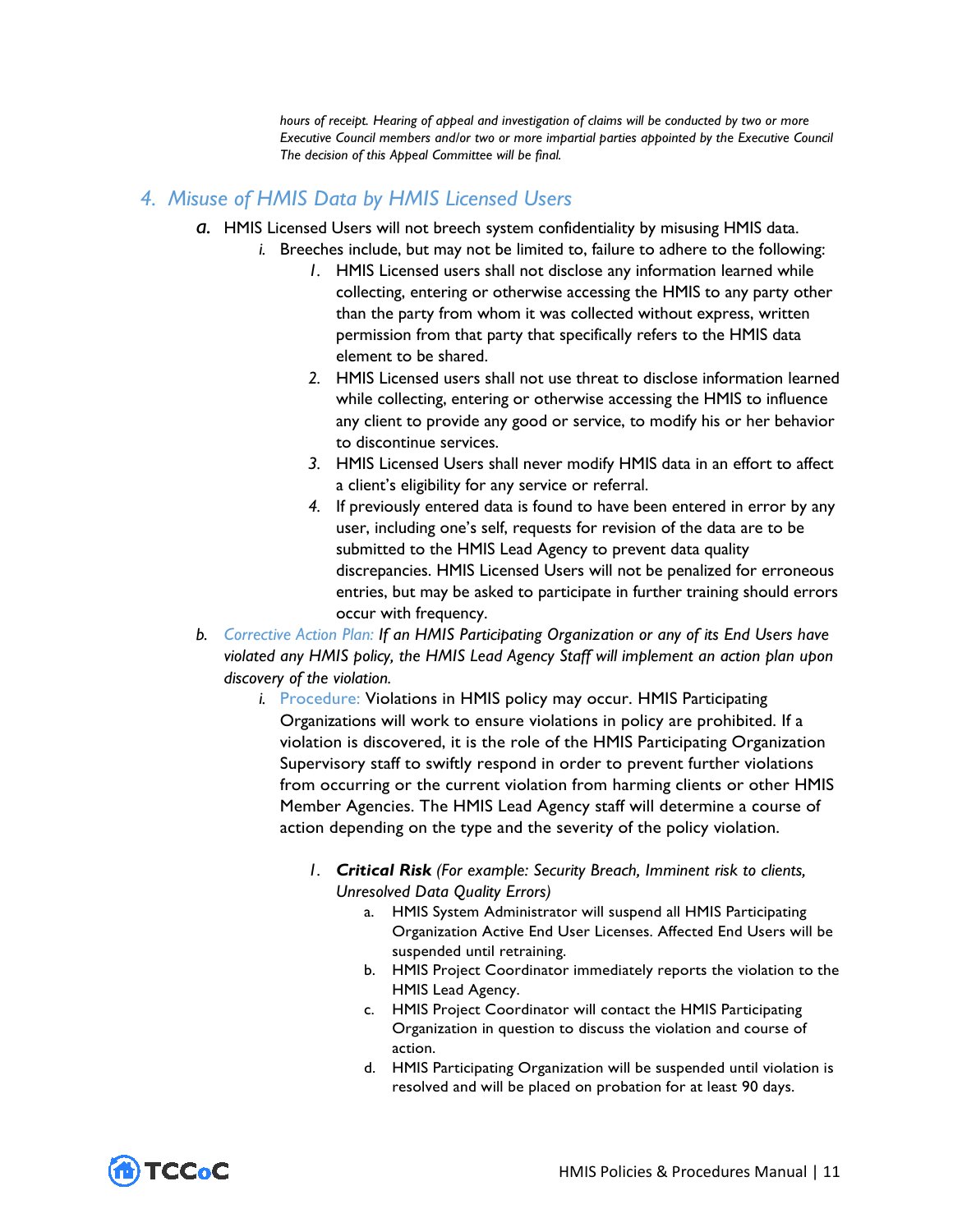- e. HMIS Lead Agency will contact the HMIS Participating Organization Contract Manager to discuss violation and action plan.
- 2. *Medium Risk (For example: Grievance has been filed against HMIS Participating Organization or general complaints that threaten or endanger clients.*
	- a. *HMIS Project Coordinator immediately contacts and reports to the HMIS Lead Agency to discuss the course of action and plan.*
	- b. *HMIS Project Coordinator will contact the HMIS Participating Organization in question to discuss the violation and course of action.*
	- c. *The HMIS Lead Agency will contact the HMIS Participating Organization Contract Manager to discuss violation and action plan.*
	- d. *HMIS Participating Organization will be placed on Probation for at least 90 days and possible suspension until violation resolved.*
	- e. *If appropriate, HMIS System Administrator will suspend all HMIS Participating Organization's Active End User Licenses.*
- *3. Low Risk (For example: Unresponsive HMIS Participating Organization to HMIS Requests, Ceased Data Entry, Incorrect Bed List, End User Inactivity, and Timeliness Issues.)*
	- a. HMIS Project Coordinator immediately contacts and reports to the HMIS Lead Agency to discuss the course of action and plan.
	- b. HMIS Project Coordinator will contact the HMIS Participating Organization in question to discuss the violation and course of action.
	- c. If appropriate, the HMIS Lead Agency will contact the HMIS Participating Organization Contract Manager to discuss violation and action plan.
	- d. If appropriate, HMIS Participating Organization will be placed on probation for at least 90 days or until violation resolved.
	- e. If appropriate, HMIS System Administrator will suspend all or some of the HMIS Participating Organization End User Licenses in question.
- *ii.* HMIS Participating Organizations whose Licensed Users are found to be in violation of this rule may be subject to one of the following potential Course of Action:

#### *1. Probation*

*The HMIS Project Coordinator will notify the Organization's Executive Director and HMIS Lead Agency Administrator in writing to set up a oneon-one meeting to discuss the violation in question. During the meeting, an action plan will be developed and documented with relevant time frames outlined set to correct actions. If a training issue is identified, the HMIS Project Coordinator will coordinate further follow up with the End Users in question. The HMIS Participating Organization and/or HMIS Licensed User will be on placed on probation, for a minimum of 90 days, where monitoring and auditing may be required and performed regularly during this period. Notification of probation will be communicated to all local contract managers.*

#### *2. Suspension*

*If a violation is of critical risk or the corrective measure(s) are not achieved* 

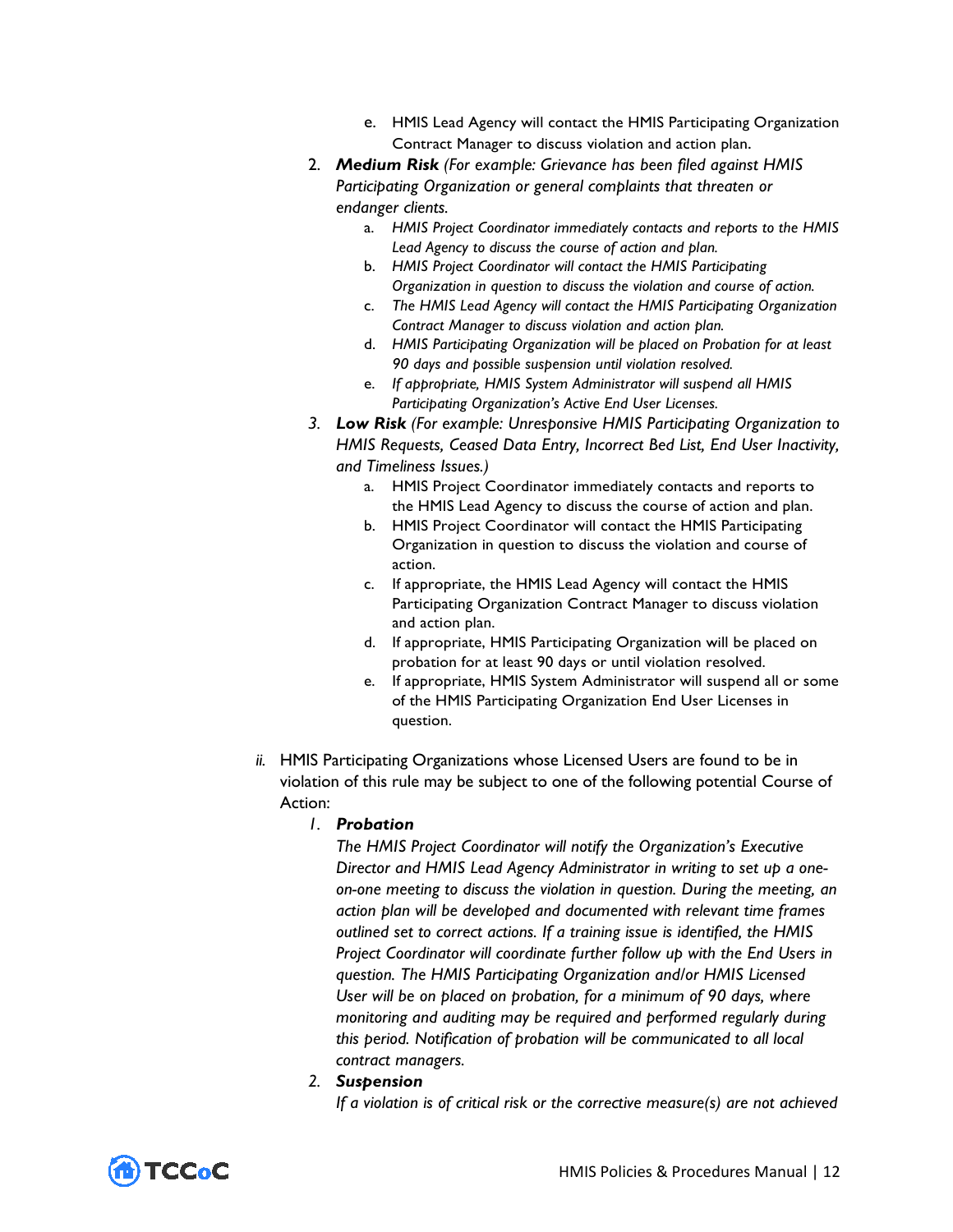*in the probationary period, or more HMIS violations occur during the probationary period, the HMIS System Administrator will suspend access to HMIS until the issues are resolved. The HMIS Participating Organization will receive a written notice to the HMIS Participating Organization's Executive Director of the suspension, reasons, and effective date. During suspension, a mandatory meeting will be held between the HMIS Participating Organization Executive Director, the CoC Leadership, and the HMIS Lead Agency Staff, if appropriate, to discuss suspension and requirements for resolution. All meeting deliverables will be documented in writing and must be achieved within the set probationary period.*

#### *3. Termination*

*If the Participating Organization violates any policies deemed of critical risk and fails to achieve resolution within the probation period, the HMIS Staff will permanently terminate the Participating Organization from HMIS. The HMIS Participating Organization will receive a written notice to the Participating Organization Executive Director outlining the termination, reasons, and effective date. Notification of the termination will be sent to all local contract managers. In the case of incurred data quality costs and/or transfer costs, the Participating Organization will assume responsibility for payment.*

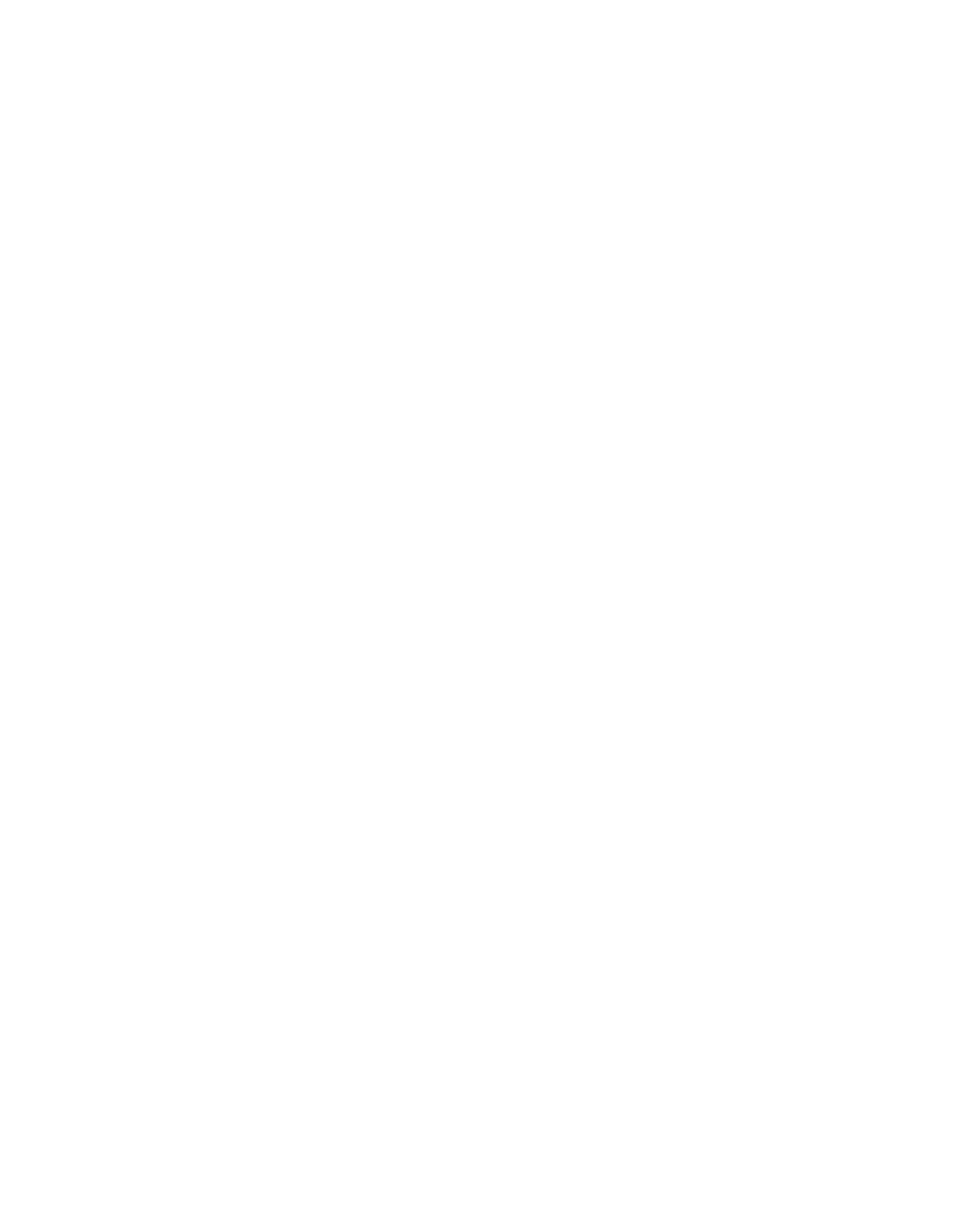# <span id="page-18-0"></span>**Appendices**

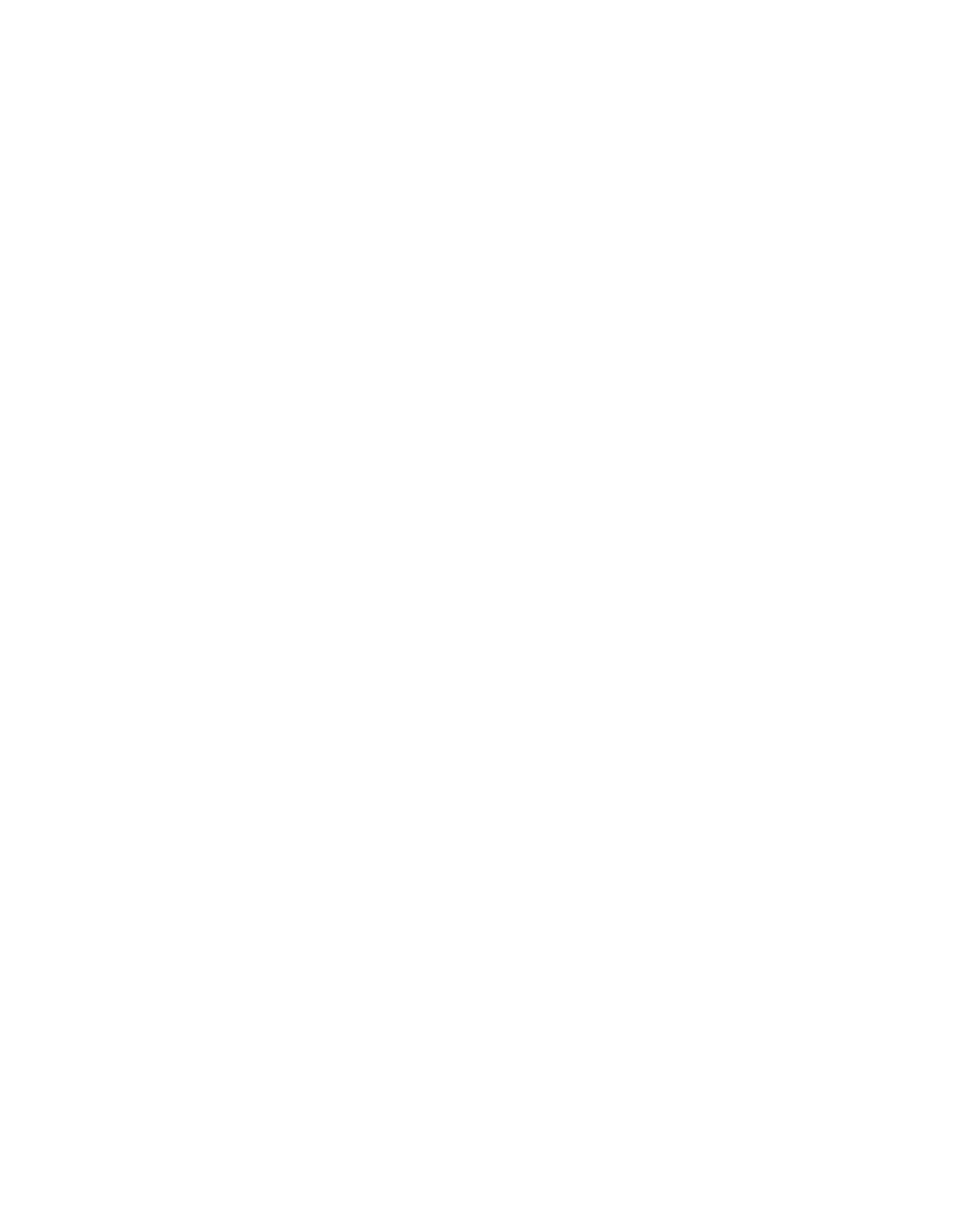## **Appendix A: HMIS Data Element Dictionary**

<span id="page-20-0"></span>

| <b>Client Profile Elements</b> |                                                                                                                                                                                                                                                                                                                                                                                                                         |
|--------------------------------|-------------------------------------------------------------------------------------------------------------------------------------------------------------------------------------------------------------------------------------------------------------------------------------------------------------------------------------------------------------------------------------------------------------------------|
| Social Security Number (SSN)   | Enter client's nine (9) digit Social Security number. Social Security benefits.                                                                                                                                                                                                                                                                                                                                         |
| Quality of SSN                 | <b>Data Quality indicator.</b> SSN collection is required for producing an accurate, unduplicated<br>local count of homeless persons accessing services covered by HMIS. Place a zero (0) in the<br>position of any unknown digit.                                                                                                                                                                                      |
| Last Name                      | Enter client's last name, preferably as it appears on individual's birth certificate<br>or state issued ID. Partial names, street names or code names are accepted but should be<br>indicated as such in "Quality of Name".                                                                                                                                                                                             |
| <b>First Name</b>              | Enter client's first name, preferably as it appears on individual's birth certificate<br><b>or state issued ID.</b> Partial names, street names or code names are accepted but should be<br>indicated as such in "Quality of Name".                                                                                                                                                                                     |
| Quality of Name                | <b>Data Quality indicator.</b> Accurate name collection is required for producing an accurate,<br>unduplicated local count of homeless persons accessing services covered by HMIS. Indicate<br>the Quality of Name as individual self-reports. Name should not be revised once saved<br>without consulting with HMIS Lead Agency.                                                                                       |
| Date of Birth                  | Exact Date of Birth as it appears on individual's birth certificate or state issued ID<br>is preferred, however, approximate Date of Birth accepted, based on individual's<br>self-report of age or approximate year of birth.                                                                                                                                                                                          |
| Quality of Date of Birth       | <b>Data Quality indicator.</b> Date of Birth collection is required for producing an accurate,<br>unduplicated local count of homeless persons accessing services covered by HMIS. Date of<br>Birth should not be revised once saved without consulting with HMIS Lead Agency.                                                                                                                                          |
| Unique Identifier              | Generated by system upon saving of record. No input required.                                                                                                                                                                                                                                                                                                                                                           |
| Middle Name                    | Given middle name as it appears on individual's birth certificate or state issued ID<br>is preferred, however, middle name is not mandatory and does not affect Data<br><b>Quality reports.</b>                                                                                                                                                                                                                         |
| Gender                         | Enter the client's Gender identification as self-reported by the client. If client<br>declines to respond to Gender inquiry, indicate "Client Refused". Gender identification should<br>not be assumed by staff.                                                                                                                                                                                                        |
| Race                           | <b>Enter client's Race identification as self-reported by client.</b> If client declines to<br>respond to Race inquiry, indicate "Client Refused". Race identification should not be assumed<br>by staff.                                                                                                                                                                                                               |
| Ethnicity                      | <b>Ethnicity identification as self-reported by individual.</b> If client declines to respond to<br>Race inquiry, this should be indicated. Ethnicity identification should not be assumed by staff.                                                                                                                                                                                                                    |
| <b>Veteran Status</b>          | <b>Veteran status as self-reported by individual.</b> A Veteran is someone who has served on<br>active duty in the Armed Forces of the United States. This does not include inactive military<br>reserves or the National Guard unless the person was called up to active duty.                                                                                                                                         |
| Veteran Information            | <b>Veteran Information as self-reported by individual.</b> This includes Year Entered Military<br>Service, year Separated (year military service ended), Theatre(s) of Operations, Branch of<br>Military and Discharge Status. Approximate Year Entered and Year Separated can be entered<br>if client is unsure; documentation will be required prior to enrollment in any activities open<br>exclusively to veterans. |

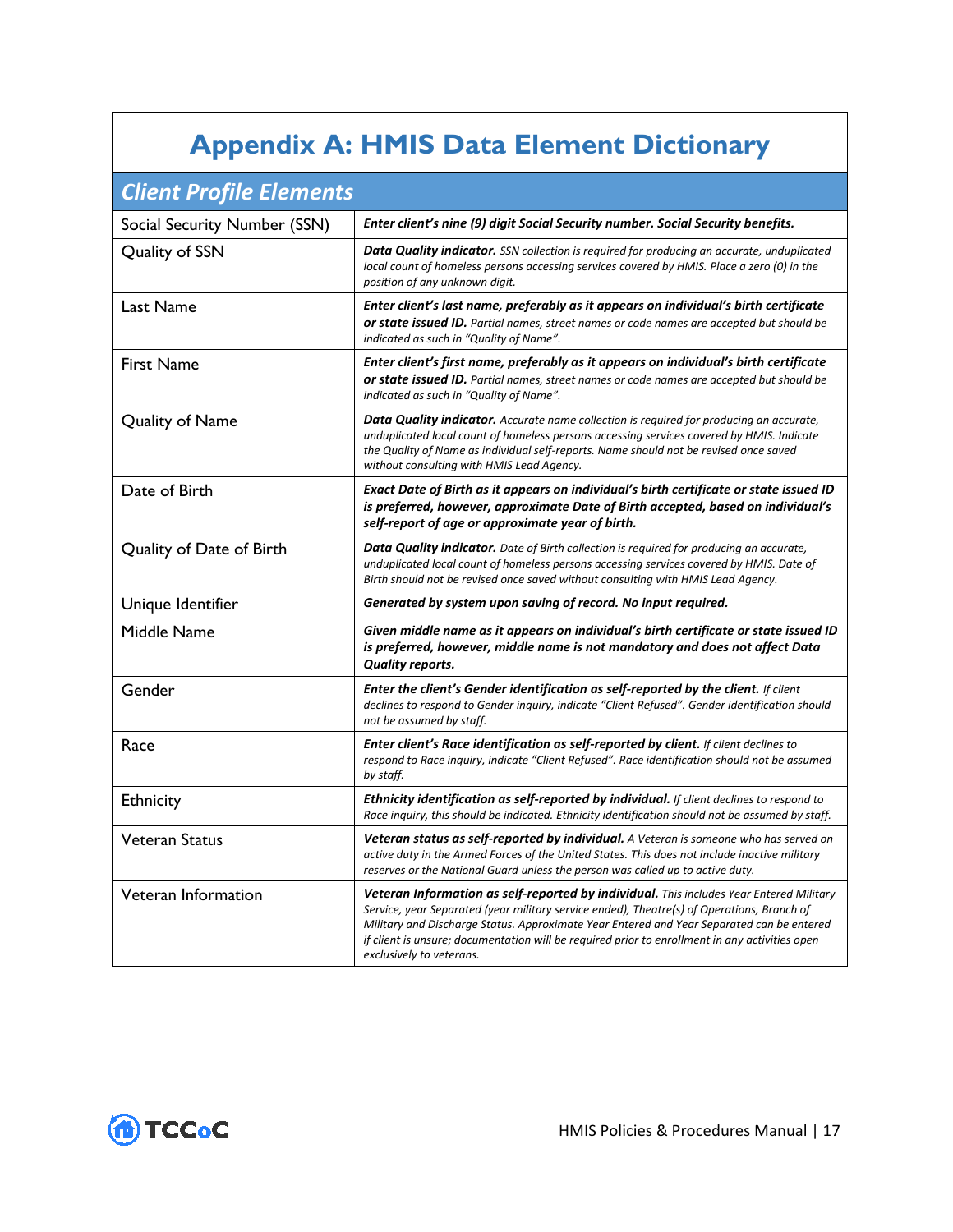| <b>Program Entry Elements</b>                                                                                                                                             |                                                                                                                                                                                                                                                                                                                                                                                                                                                                                                                                                                                                                                                                                                                                                                                                                                               |  |
|---------------------------------------------------------------------------------------------------------------------------------------------------------------------------|-----------------------------------------------------------------------------------------------------------------------------------------------------------------------------------------------------------------------------------------------------------------------------------------------------------------------------------------------------------------------------------------------------------------------------------------------------------------------------------------------------------------------------------------------------------------------------------------------------------------------------------------------------------------------------------------------------------------------------------------------------------------------------------------------------------------------------------------------|--|
| Program Entry Date                                                                                                                                                        | Enter the date of enrollment in current program.                                                                                                                                                                                                                                                                                                                                                                                                                                                                                                                                                                                                                                                                                                                                                                                              |  |
| Housing Status at Entry                                                                                                                                                   | Select the option that best describes client's housing status. See Appendix B:<br>Homelessness Categories for clarification of available options.                                                                                                                                                                                                                                                                                                                                                                                                                                                                                                                                                                                                                                                                                             |  |
| Residence Prior to Program<br>Entry                                                                                                                                       | Choose the category that best describes the location at which client slept or spent<br>the night on the night immediately prior to enrollment.                                                                                                                                                                                                                                                                                                                                                                                                                                                                                                                                                                                                                                                                                                |  |
| Length of Stay in Previous Place                                                                                                                                          | Choose the option that best describes the length of time that the client stayed at<br>the place indicated in "Residence Prior to Program Entry" field.                                                                                                                                                                                                                                                                                                                                                                                                                                                                                                                                                                                                                                                                                        |  |
| Entering From the Streets, ES,<br>or Safe Haven                                                                                                                           | Choose "Yes" or "No" to indicate whether or not client spend night immediately<br>prior to entry in either a Place not meant for habitation, an Emergency Shelter or<br>a Safe Haven.                                                                                                                                                                                                                                                                                                                                                                                                                                                                                                                                                                                                                                                         |  |
| Approximate Date Started                                                                                                                                                  | Enter the approximate date that the client's current episode of homelessness<br><b>began as self-reported by client.</b> Client can be assisted in determining this approximate<br>date through a series of questions regarding the events surrounding client becoming<br>homeless, including asking client about the weather during the events that led to his or her<br>homelessness, the events' timing in relation to significant dates such as holidays.                                                                                                                                                                                                                                                                                                                                                                                 |  |
| Number of times on the<br>streets, in ES, or Safe Haven in<br>the past three years                                                                                        | Choose the option that corresponds to the number of times client has been<br>housed then became homeless in the most recent three years, as self-reported by<br>client. Possible responses are enumerated only for options "Once", "Twice" and "Three<br>Times"; once response surpasses three times, choose "Four or More Times".                                                                                                                                                                                                                                                                                                                                                                                                                                                                                                            |  |
| Total number of months<br>homeless on the streets, in ES,<br>or Safe Haven in the past three<br>years                                                                     | Choose the option that corresponds to the number of months that client has<br>spent homeless in the most recent three years combined. Possible responses are<br>enumerated only for options "One Month" through "Twelve Months"; once response<br>surpasses twelve months, choose "More than 12 Months".                                                                                                                                                                                                                                                                                                                                                                                                                                                                                                                                      |  |
| <b>Disabling Condition</b>                                                                                                                                                | Choose "Yes" or "No" to indicate whether or not client has a Disabling Condition.<br>A Disabling Condition is: (1) a disability as defined in Section 223 of the Social Security Act; (2)<br>a physical, mental, or emotional impairment which is (a) expected to be of long continued and<br>indefinite duration, (b) substantially impedes an individual's ability to live independently, and<br>(c) of such a nature that such ability could be improved by more suitable housing conditions;<br>(3) a developmental disability as defined in Section 102 of the Developmental Disabilities<br>Assistance and Bill of Rights Act; (4) the disease of acquired immunodeficiency syndrome or<br>any conditions arising from the etiological agency for acquired immunodeficiency syndrome;<br>or (5) a diagnosable substance abuse disorder. |  |
| Physical Disability<br><b>Developmental Disability</b><br><b>Chronic Health Condition</b><br><b>HIV - AIDS</b><br><b>Mental Health Problem</b><br>Substance Abuse Problem | Choose "Yes" or "No" beside each type of Disability to indicate whether or not<br>client has a Disability of each particular type as self-reported by client.<br>"Yes" response will unhide conditional questions:<br>Receiving Services: Choose "Yes" if Disability<br>Long Term __________ Disability: Choose "Yes" if Disability is expected to be of long,<br>continued and indefinite duration and substantially impede a client's ability to live<br>independently.<br><b>Documented:</b> Check the box if project has documentation of this Disability on file.<br>*Consult TCCoC Policies & Procedures Manual to determine documentation requirements as<br>they apply to a particular Project Type.                                                                                                                                  |  |
| <b>Victim of Domestic Violence</b>                                                                                                                                        | Choose "Yes" or "No" to indicate whether or not client has been a victim of<br>domestic violence at any point in his or her lifetime.<br>"Yes" response will unhide conditional questions:<br>Last Occurrence: Choose the option that corresponds to the time since client self-reports<br>having been victimized.<br>Are you currently fleeing?: Choose "Yes" or "No" based on whether client self-reports that<br>he or she cannot return to his or her previous residence due to fear of abuse.<br>*If choosing "Yes" to "Are you currently fleeing?", response to "Housing Status at Entry"<br>should be "Category 4".                                                                                                                                                                                                                    |  |

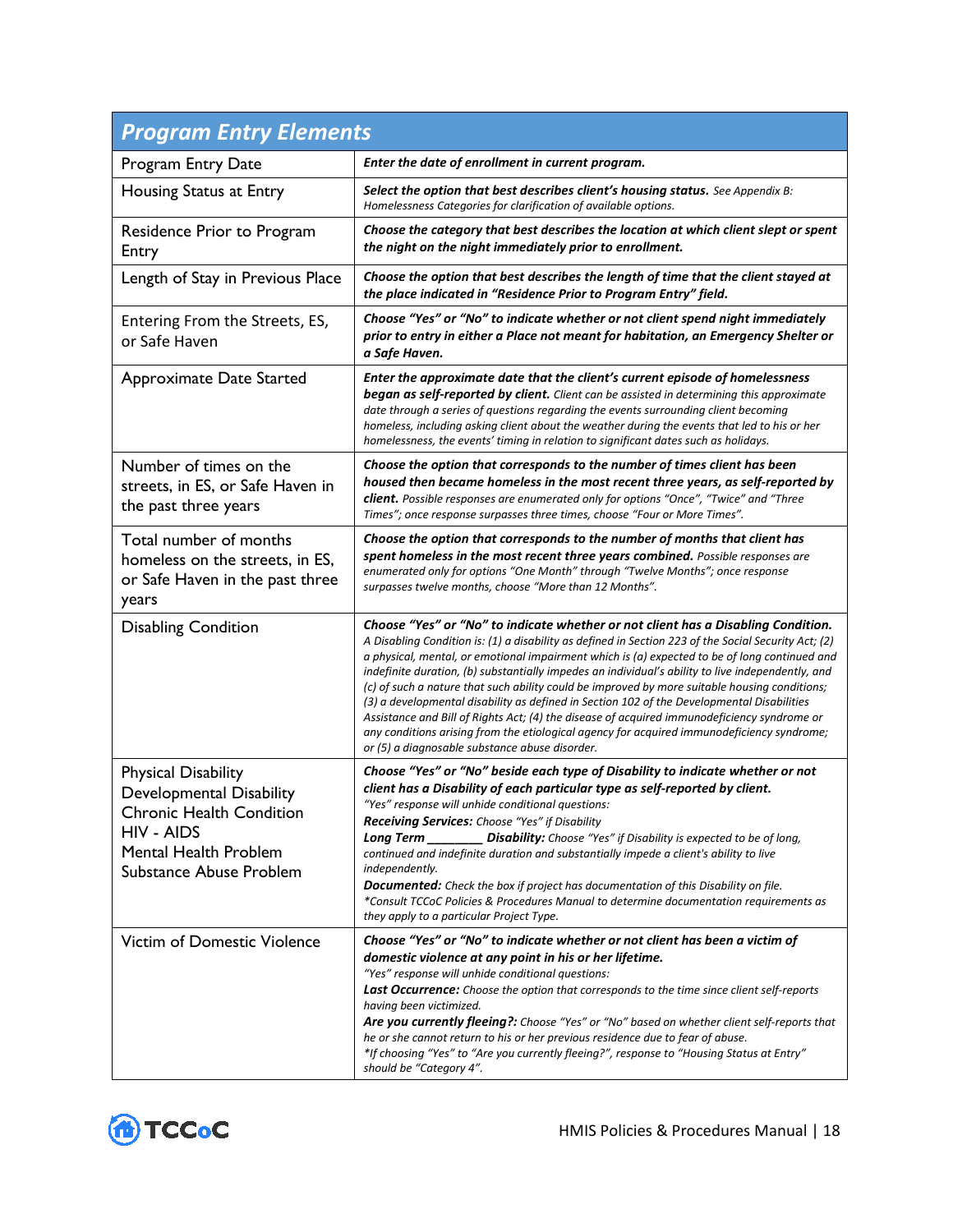| Income from Any Source                                                                                                                                                                                                                                                                                                                                                                                                                                                                                                                          | Choose "Yes" or "No" to indicate whether or not client currently receives cash<br>income from any source.                                                                                                                                                           |
|-------------------------------------------------------------------------------------------------------------------------------------------------------------------------------------------------------------------------------------------------------------------------------------------------------------------------------------------------------------------------------------------------------------------------------------------------------------------------------------------------------------------------------------------------|---------------------------------------------------------------------------------------------------------------------------------------------------------------------------------------------------------------------------------------------------------------------|
| Earned Income<br>Unemployment Income<br><b>Worker's Compensation</b><br>Private Disability Insurance<br><b>VA Service-Connected</b><br><b>Disability Compensation</b><br>Social Security Disability Income<br>(SSDI)<br>Supplemental Security Income<br>(SSI)<br><b>Social Security Retirement</b><br><b>VA Non-Service Connected</b><br><b>Disability Pension</b><br><b>Employment Pension</b><br><b>TANF (Temporary Assistance</b><br>for Needy Families)<br>General Assistance (GA)<br>Spousal Support<br>Child Support<br>Other Cash Income | Check the box that indicates the source of income received by client.<br>Checking a box will unhide a field in which the amount per month received by client from each<br>selected income source.                                                                   |
| <b>Total Cash Income for</b><br>Individual                                                                                                                                                                                                                                                                                                                                                                                                                                                                                                      | Calculated by system. No input required.                                                                                                                                                                                                                            |
| <b>Non-Cash Benefits</b>                                                                                                                                                                                                                                                                                                                                                                                                                                                                                                                        | Choose "Yes" or "No" to indicate whether or not client currently receives Non-<br>Cash benefits from any source.                                                                                                                                                    |
| <b>SNAP</b><br><b>WIC</b><br><b>TANF Childcare</b><br><b>TANF Transportation</b><br><b>Other TANF Benefit</b><br>Section 8<br><b>Temporary Rental Assistance</b><br>Other Non-Cash Benefit                                                                                                                                                                                                                                                                                                                                                      | Check the box that indicates the source of non-cash benefits received by client.                                                                                                                                                                                    |
| Covered by Health Insurance                                                                                                                                                                                                                                                                                                                                                                                                                                                                                                                     | Choose "Yes" or "No" to indicate whether or not client is currently covered by<br>Health Insurance.                                                                                                                                                                 |
| <b>MEDICAID</b><br><b>MEDICARE</b><br><b>SCHIP</b><br><b>VA Medical</b><br><b>Employer Provided</b><br>Obtained through COBRA<br>Private Pay Health Insurance<br>State Health Insurance for<br><b>Adults</b>                                                                                                                                                                                                                                                                                                                                    | Check the box that indicates the type of Health Insurance under which client is<br>covered.<br>* The "Medicaid" program in California is known as "Medi-Cal". If client reports being covered<br>under "Medi-Cal", indicate "Medicaid" as Type of Health Insurance. |

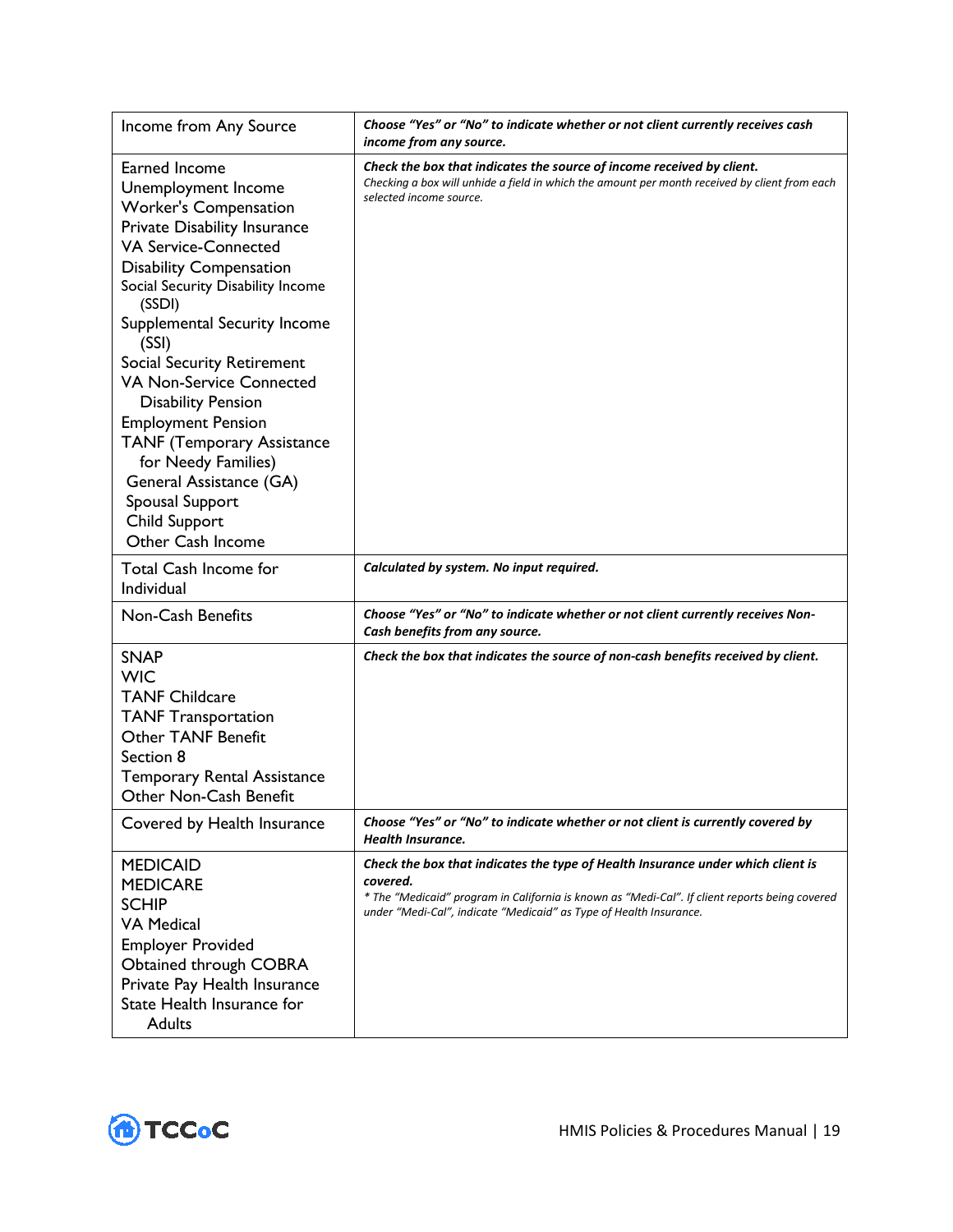| <b>Follow-Up Assessment Elements</b>                     |                                                                                                                                                                                                                                                                                                                                                                                                                     |  |
|----------------------------------------------------------|---------------------------------------------------------------------------------------------------------------------------------------------------------------------------------------------------------------------------------------------------------------------------------------------------------------------------------------------------------------------------------------------------------------------|--|
| Program Follow-Up Date                                   | Enter the date of Follow-Up Assessment.                                                                                                                                                                                                                                                                                                                                                                             |  |
| * Remainder of Follow-Up<br><b>Assessment Questions:</b> | Revise responses on the Follow-Up Assessment screen to reflect any changes that<br>have occurred regarding client's circumstances in the time since Program Entry.<br>The remainder of questions that appear on the Follow-Up Assessment are identical to those<br>on the Entry screen, and will be pre-populated with responses entered at Program Entry.                                                          |  |
| <b>Program Exit Elements</b>                             |                                                                                                                                                                                                                                                                                                                                                                                                                     |  |
| Program Exit Date                                        | Enter the date client exits current program.                                                                                                                                                                                                                                                                                                                                                                        |  |
| Housing Status at Exit                                   | See Appendix B: Homelessness Categories                                                                                                                                                                                                                                                                                                                                                                             |  |
| Destination                                              | Choose the category that best describes the location that client plans to spend<br>the night immediately after exiting program                                                                                                                                                                                                                                                                                      |  |
| * Remainder of Enrollment<br><b>Exit Questions:</b>      | Revise responses on the Exit screen to reflect any changes that have occurred<br>regarding client's circumstances in the time since Program Enrollment and/or<br><b>Update date.</b> The remainder of questions that appear on the Exit screen are identical to<br>those completed on the Entry and Follow-Up screens, and will be pre-populated with<br>responses entered on the most recent of those two screens. |  |

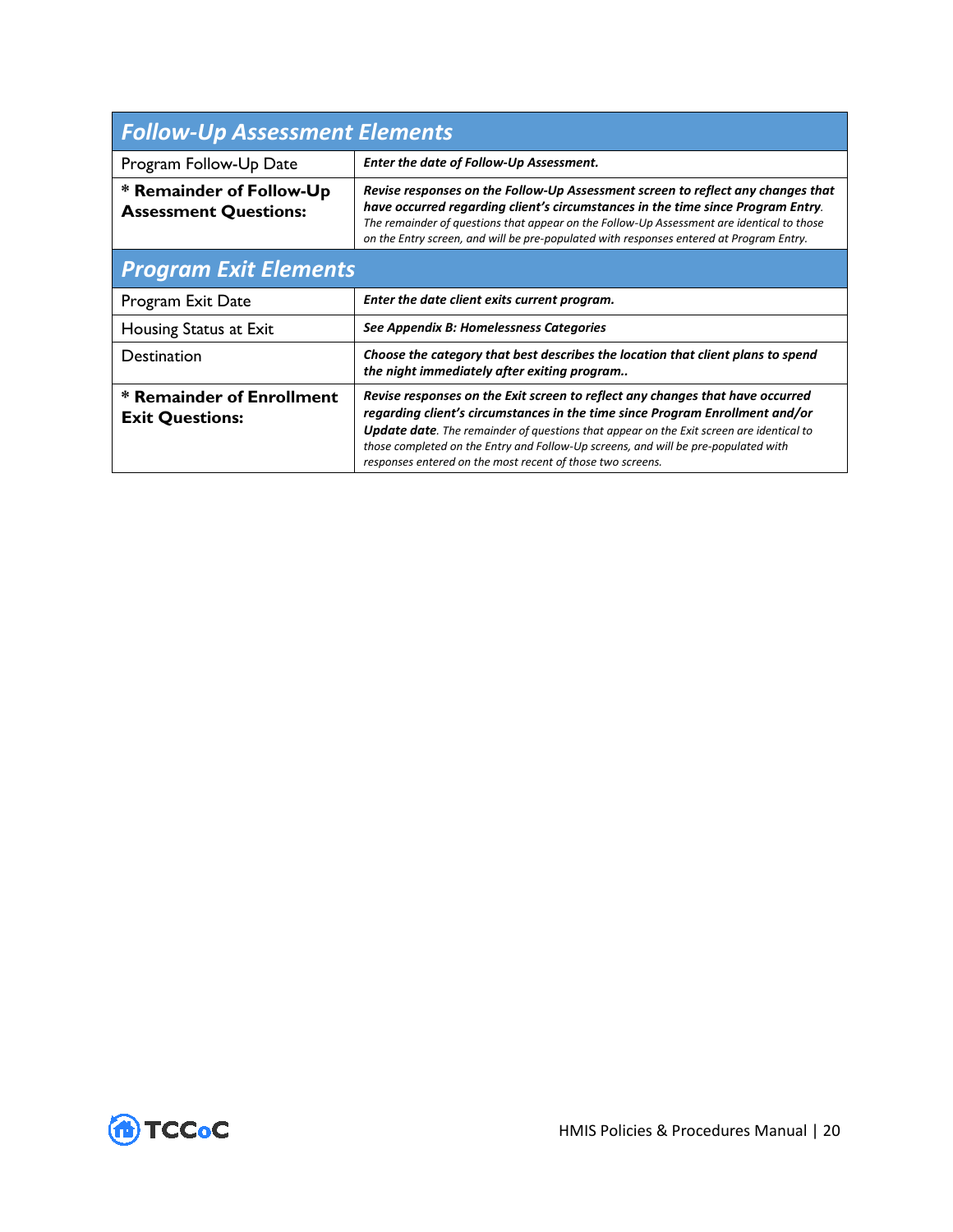## <span id="page-24-0"></span>Appendix B: Homelessness Categories

| <b>Category I</b>                                                                                                                                                                             |                                                                                                                                                                                                                                                                                                                                                                                                                                                                                                                                                                                                                                                                                                                                                                                                                                                                                                                                                                                                                                                                                                                                                                                                                                                                                                                                                                                                                    |
|-----------------------------------------------------------------------------------------------------------------------------------------------------------------------------------------------|--------------------------------------------------------------------------------------------------------------------------------------------------------------------------------------------------------------------------------------------------------------------------------------------------------------------------------------------------------------------------------------------------------------------------------------------------------------------------------------------------------------------------------------------------------------------------------------------------------------------------------------------------------------------------------------------------------------------------------------------------------------------------------------------------------------------------------------------------------------------------------------------------------------------------------------------------------------------------------------------------------------------------------------------------------------------------------------------------------------------------------------------------------------------------------------------------------------------------------------------------------------------------------------------------------------------------------------------------------------------------------------------------------------------|
| An individual or<br>family who lacks<br>a fixed, regular,<br>and adequate<br>nighttime<br>Residence,<br>meaning:                                                                              | 1. An individual or family with a primary nighttime residence that is a public or private place not<br>designed for or ordinarily used as a regular sleeping accommodation for human beings, including<br>a car, park, abandoned building, bus or train station, airport, or camping ground;<br>2. An individual or family living in a supervised publicly or privately operated shelter designated to<br>provide temporary living arrangements(including congregate shelters, transitional housing, and<br>hotels and motels paid for by charitable organizations or by federal, state, or local government<br>program<br>3. An individual who is exiting an institution where he or she resided for 90 days or less and who<br>resided in an emergency shelter or place not meant for human habitation immediately before<br>entering that institution;                                                                                                                                                                                                                                                                                                                                                                                                                                                                                                                                                          |
| <b>Category 2</b>                                                                                                                                                                             |                                                                                                                                                                                                                                                                                                                                                                                                                                                                                                                                                                                                                                                                                                                                                                                                                                                                                                                                                                                                                                                                                                                                                                                                                                                                                                                                                                                                                    |
| An individual or<br>family who will<br>imminently lose<br>their primary<br>nighttime<br>residence,<br>provided that:                                                                          | I. The primary nighttime residence will be lost within 14 days of the date of application for<br>homeless assistance; No subsequent residence has been identified; and The individual or family<br>lacks the resources or support networks, e.g., family, friends, faithbased or other social<br>networks, needed to obtain other permanent housing;                                                                                                                                                                                                                                                                                                                                                                                                                                                                                                                                                                                                                                                                                                                                                                                                                                                                                                                                                                                                                                                               |
| <b>Category 3</b>                                                                                                                                                                             |                                                                                                                                                                                                                                                                                                                                                                                                                                                                                                                                                                                                                                                                                                                                                                                                                                                                                                                                                                                                                                                                                                                                                                                                                                                                                                                                                                                                                    |
| <b>Unaccompanied</b><br>youth under 25<br>years of age, or<br>families with<br>children and<br>youth, who do<br>not otherwise<br>qualify as<br>homeless under<br>this definition,<br>but who: | I. Are defined as homeless under section 387 of the Runaway and Homeless Youth Act, section<br>637 of the Head Start Act, section 41403 of the Violence Against Women Act of 1994, section<br>330(h) of the Public Health Service Act, section 3 of the Food and Nutrition Act of 2008, section<br>17(b) of the Child Nutrition Act of 1966, or section 725 of the McKinney-Vento Homeless<br>Assistance Act:<br>2. Have not had a lease, ownership interest, or occupancy agreement in permanent housing at any<br>time during the 60 days immediately preceding the date of application for homeless assistance;<br>3. Have experienced persistent instability as measured by two moves or more during the 60-day<br>period immediately preceding the date of applying for homeless assistance; and<br>4. Can be expected to continue in such status for an extended period of time because of chronic<br>disabilities, chronic physical health or mental health conditions, substance addiction, histories of<br>domestic violence or childhood abuse (including neglect), the presence of a child or youth with a<br>disability, or two or more barriers to employment, which include the lack of a high school<br>degree or General Education Development (GED), illiteracy, low English proficiency, a history of<br>incarceration or detention for criminal activity, and a history of unstable employment. |
| <b>Category 4</b>                                                                                                                                                                             |                                                                                                                                                                                                                                                                                                                                                                                                                                                                                                                                                                                                                                                                                                                                                                                                                                                                                                                                                                                                                                                                                                                                                                                                                                                                                                                                                                                                                    |
| Any individual or<br>family who                                                                                                                                                               | 1. Is fleeing, or is attempting to flee domestic violence, dating violence, sexual assault, stalking, or<br>other dangerous or life-threatening conditions that relate to violence against the individual or a<br>family member, including a child, that has either taken place within the individual's or family's<br>primary nighttime residence or has made the individual or family afraid to return to their<br>primary nighttime residence;<br>2. Has no other residence; and<br>3. Lacks the resources or support networks, e.g., family, friends, and faith-based or other social<br>networks, to obtain other permanent housing.                                                                                                                                                                                                                                                                                                                                                                                                                                                                                                                                                                                                                                                                                                                                                                          |

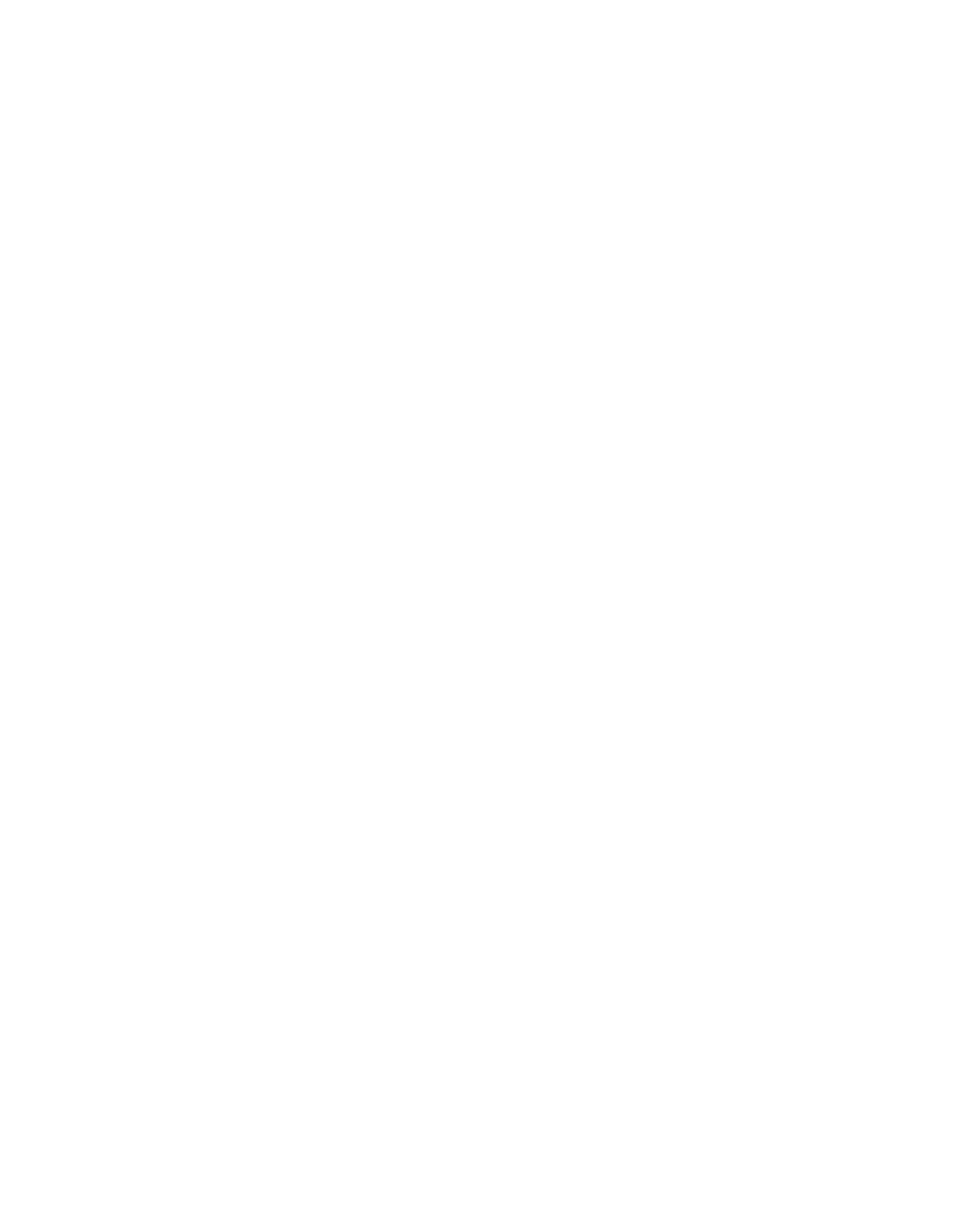## <span id="page-26-0"></span>Appendix C: Forms

## **Forms are updated periodically.**

Please visit [www.tehamacoc.org](http://www.tehamacoc.org/) and click on the HMIS tab to access the most up-to-date TCCoC HMIS forms.



HMIS Policies & Procedures Manual | 23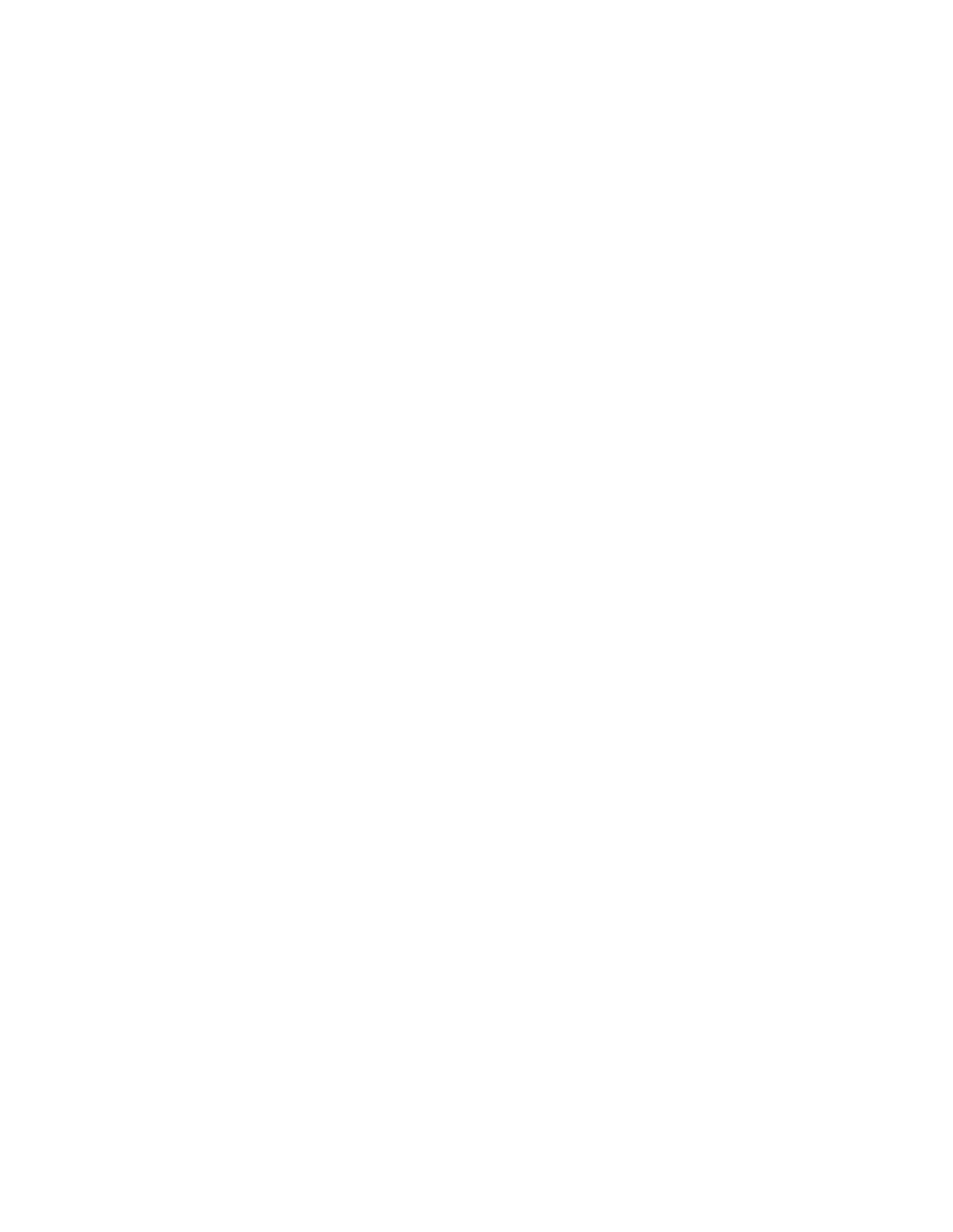## **Homeless Management Information System (HMIS)**

In coordination with **CA-527 Tehama County Continuum of Care**

We collect personal information directly from you to enter into a computer system called HMIS (Homeless Management Information System). Many agencies that provide assistance use this computer system to gather information about clients that are homeless or at risk of homelessness.

We are required to collect some personal information through organizations that help fund this program. The personal information that we collect is important to run our programs, to improve services for homeless and those facing homelessness, and to better understand the needs of our clients in our community.

We only collect information that we consider to be appropriate. You are not required to provide this information. However, without your information, we may not be able to fully assist your needs. All information provided is safeguarded and held under tightest security.

You have a right to review the personal information that we have about you. If you find mistakes, you can ask us to correct them. You have a right to file a complaint if you feel that your data privacy rights have been violated.

Please tell our staff if you have questions. If requested, our staff will provide you with a copy of our HMIS Consent Form.



NO MODIFICATIONS CAN BE MADE TO THIS FORM \*\* FOR DISPLAY ONLY. THIS FORM CANNOT BE A SUBSTITUTION FOR THE ROI. Updated 10/25/2015

<span id="page-28-0"></span>TCCoC Standard HMIS Display Notification

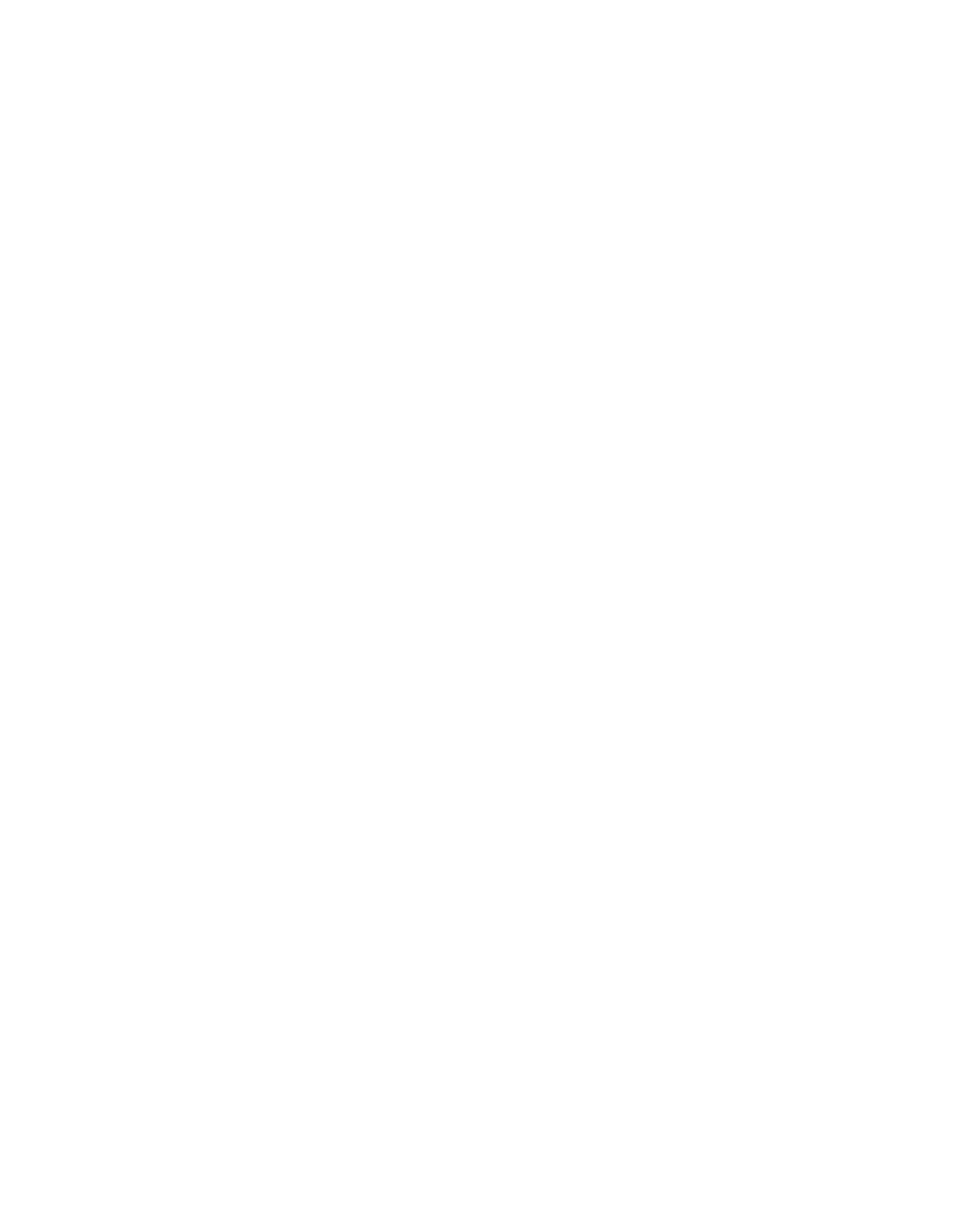

### CA-527 Tehama County Continuum of Care **Homeless Management Information System**

TCCoC Standard Release of Information

<span id="page-30-0"></span>This agency participates in the **Homeless Management Information System (HMIS)** by collecting information, over time, about the characteristics and service needs of men, women, and children experiencing homelessness.

To provide the most effective services in moving people from homelessness to permanent housing, we need an accurate count of all people experiencing homelessness in the region. In order to make sure that clients are not counted twice if services are provided by more than one agency, we need to collect some personal information.

**What information is collected about you?** You may be asked for the following:

- Personal Identifying Information (Such as name, social security number, date of birth, and contact information such as address and phone number)
- Demographic information (Gender, race, ethnicity, etc.),
- Household information (family members, marital status, the type of housing you live in or homelessness status, domestic violence history, reasons for homelessness, etc.)
- Information related to your employment or ability to work (Household income, work skills, military veteran status, disability status, substance abuse issues or pregnancy status, etc.)
- Services needed and provided, and Outcomes of services provided.

This information is used to improve the quality of service that you and other program participants receive. Your information will be stored in our database for 7 years. You have the right to refuse to provide this information.

The information collected may also be used to help connect you to other services in the area that may be able to help you with housing or other needs. By agreeing to provide this information, you are also giving this agency permission to share your basic information and information about your current situation with other service organizations in the area. Choosing not to consent to this agreement will not affect your eligibility for services from any of these organizations, but it will be your own responsibility to contact any additional organizations from which you wish to receive services and apply for services to each one individually.

- We will guard this information with strict security policies to protect your privacy. Our computer system is highly secure and uses up-to-date protection features such as data encryption, passwords, and identity checks required for each system user. There is a small risk of a security breach, and someone might obtain and use your information inappropriately. If you ever suspect the data in HMIS has been misused, immediately contact Andrea Curry at 530-528-0300 x102.
- If you are fleeing domestic violence, please consider that your information is viewable by authorized members of other agencies currently using HMIS. It may be more appropriate for you

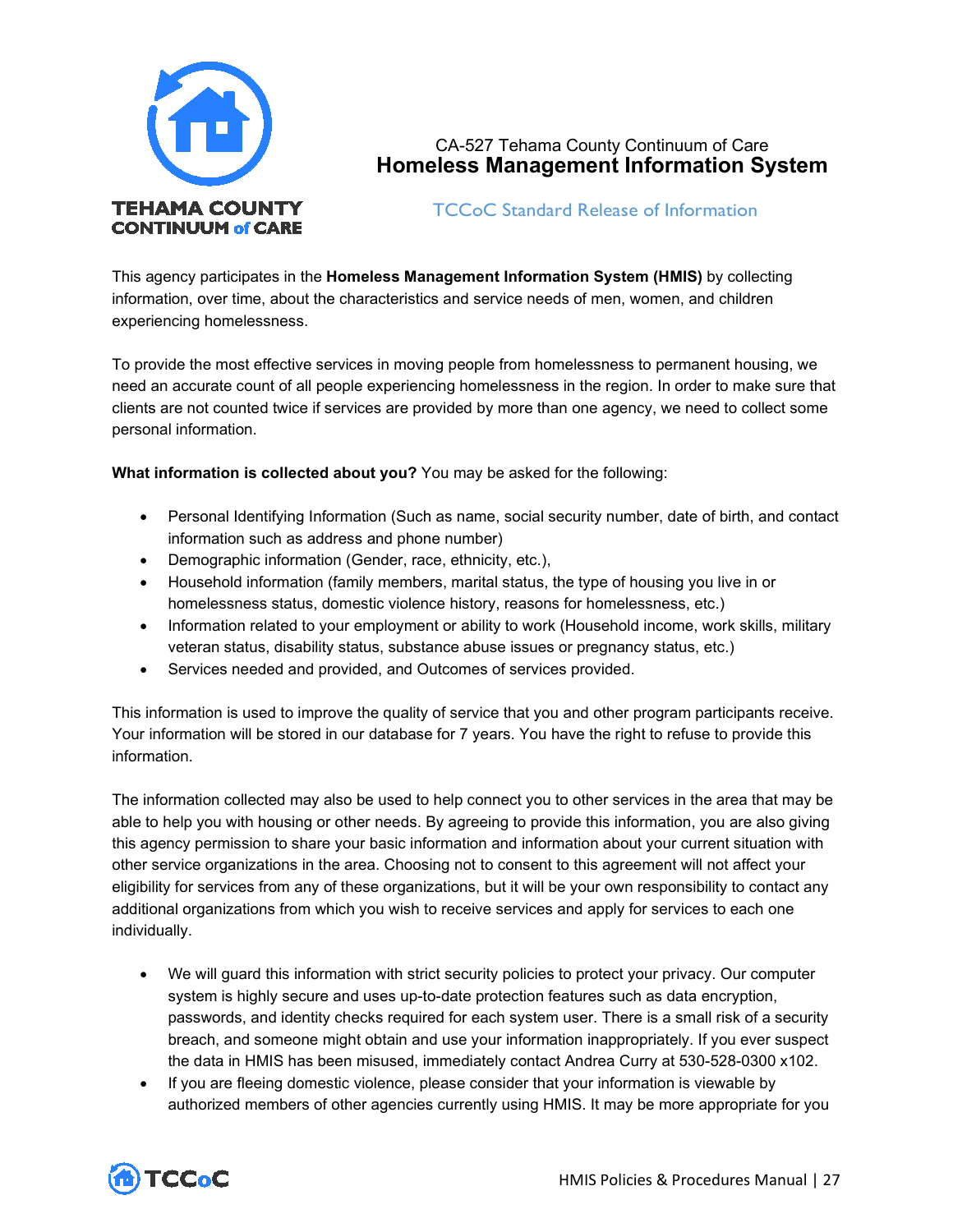to request services from an agency specializing in domestic violence. Domestic violence providers are barred by law from entering information into HMIS.

- Your decision to participate in HMIS will not affect the quality or quantity of services you are eligible to receive from this agency, and will not be used to deny outreach, shelter or housing. However, if you do choose to participate, services in the region may improve if we have accurate information about homeless individuals and the services they need.
- You may request a comprehensive list of agencies that have access to your information via written or verbal request to the agency that collected your information.
- You may request to review a copy of the HMIS information entered about you or your children with an authorized HMIS user.
- $\Box$  I DO consent to the inclusion of personal information in HMIS about me, and any dependents listed below and authorize information to be collected and shared with current HMIS participating agencies.\* \*A complete list of agencies can be supplied as requested. I understand that my personal information will not be made public and will only be used with strict confidentiality. I also understand that I may withdraw my consent at any time.

Dependent children under 18 in household, **if any** (first and last names):

| <b>CLIENT NAME</b> | <b>DATE</b> | <b>SIGNATURE</b> |
|--------------------|-------------|------------------|

\_\_\_\_\_\_\_\_\_\_\_\_\_\_\_\_\_\_\_\_\_\_\_\_\_\_\_\_\_\_\_\_\_\_\_\_\_\_\_\_\_\_\_\_\_\_\_\_\_\_\_ \_\_\_\_\_\_\_\_\_\_\_\_\_\_\_\_\_\_\_\_\_\_\_\_\_\_\_\_\_\_\_

| <b>SIGN IF REFUSING CONSENT ONLY:</b>                                                                                                                                                                                                                                                                                                                                                                                                                                     |             |                  |
|---------------------------------------------------------------------------------------------------------------------------------------------------------------------------------------------------------------------------------------------------------------------------------------------------------------------------------------------------------------------------------------------------------------------------------------------------------------------------|-------------|------------------|
| I DO NOT consent to my information being shared with outside agencies. I understand that if I do not<br>sign this form, it will not change whether or not I can receive services from the agency listed below<br>and any other participating agencies. However, I would need to contact each such agency directly to<br>apply for assistance and for a determination of eligibility. I recognize that my information will still be<br>viewable by the HMIS Administrator. |             |                  |
| <b>CLIENT NAME</b>                                                                                                                                                                                                                                                                                                                                                                                                                                                        | <b>DATE</b> | <b>SIGNATURE</b> |
| <b>STAFF NAME</b>                                                                                                                                                                                                                                                                                                                                                                                                                                                         | DATF        | <b>SIGNATURE</b> |

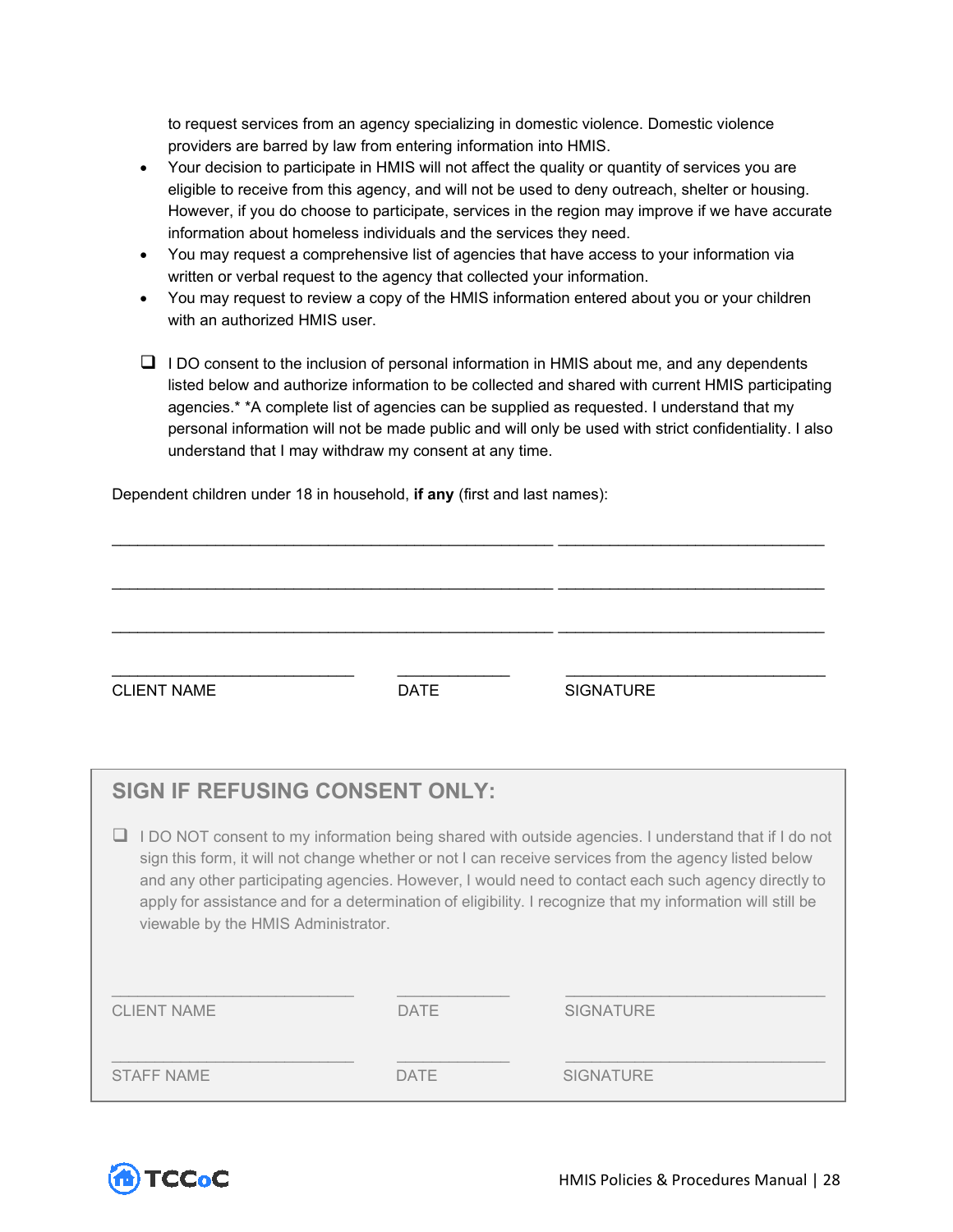## HMIS/CES End User Agreement

Tehama County Continuum of Care HMIS and Coordinated Entry Systems (HMIS/CES)

<span id="page-32-0"></span>As a User (agency staff or agency volunteer) of the HMIS/CES who enters information into the HMIS or views electronic information in the HMIS, I agree to the following:

- o I understand that my User ID and Password give me access to the HMIS/CES. My User ID and Password are for my use only and I will not share, or allow them to be shared, with any person for any reason. I will take all reasonable means to keep my User ID and Password secure to prevent its use by any other person.
- $\circ$  I understand that the only individuals who can view information in the HMIS/CES are authorized users and the clients to whom the information pertains.
- o I understand that not all users can view all information.
- $\circ$  I will only view, obtain, disclose, or use the database information that is necessary to perform my job.
- o If I am logged into the HMIS/CES and must leave my work area for any length of time, I must log-off the HMIS/CES. Failure to log off the HMIS/CES appropriately may result in a breach in client confidentiality and system security.
- o I will obtain and file a hard copy of such client consent forms as are required by my agency, state and/or federal law.
- o I understand that I must save data at regular intervals because the system will log off at 15-minute intervals without automatically saving the information that I have entered.
- o I agree to enter data into the HMIS/CES in accordance to the policies of my agency and the standards of the HMIS/CES.
- o I agree that I will not enter in the HMIS/CES discriminatory comments made by or about an employee, volunteer, or other person based on race, color, religion, national origin, ancestry, handicap, age, sex, and sexual orientation. I understand that offensive language and profanity are not permitted in the HMIS/CES. This does not apply to the input of direct quotes by a client IF the Agency believes that it is essential to enter these comments for assessment, service and treatment purposes.
- $\circ$  I agree to use the HMIS/CES ONLY for business purposes related to serving the clients of my agency.
- o If I notice or suspect a security breach, I shall immediately notify the designated HMIS/CES Contact person in my agency or the HMIS/CES System Administrator.
- o As a HMIS/CES user, I will treat other Member Agencies and their staff with respect, fairness and good faith in obtaining and entering their data.
- o As a HMIS/CES user, I will maintain high standards of professional conduct.
- $\circ$  As a HMIS/CES user, I recognize that my primary responsibility is to my client.
- o I understand that I may be subject to personnel action, including but not limited to termination from employment or volunteer status, from my employer for failure to comply with this Code of Ethics.

*I have read, understanding and agree to comply with all of the statements above.*

| <b>User Signature</b>      | Date | <b>TEHAMA COUNTY</b><br><b>CONTINUUM of CARE</b> |
|----------------------------|------|--------------------------------------------------|
| <b>User E-mail address</b> |      |                                                  |

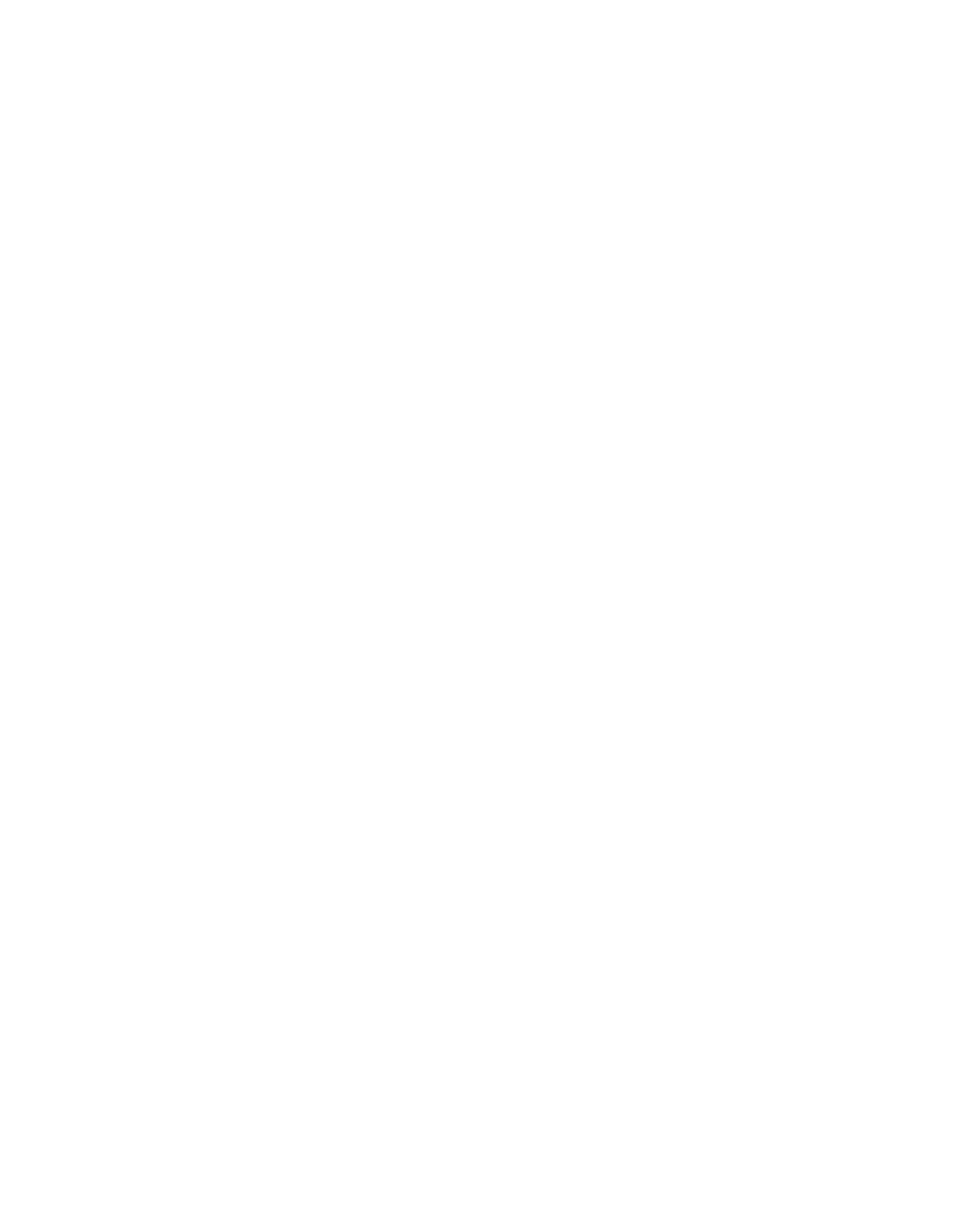

CA-527 Tehama County Continuum of Care

## **Homeless Management Information System**

## HMIS Participating Agency Agreement

<span id="page-34-0"></span>This agreement is entered into on **the entertainment of the entire of the entire of violence**, as HMIS Lead Participating Organization for CA-527 Tehama County Continuum of Care, hereafter known as "TCCoC," and  $(Participating Organization)$ *name*), hereafter known as "Participating Organization," regarding access, use and sharing of data with the TCCoC Continuum of Care Homeless Management Information System, hereafter known as the "TCCoC CoC HMIS."

## **Introduction**

The TCCoC HMIS (Clarity Human Services), a shared human services database, allows authorized personnel at homeless and human service provider agencies throughout Tehama County Continuum of Care (CoC) to enter, track, and report on information concerning their own clients and to share information on common clients.

## **TCCoC HMIS goals are to:**

Improve coordinated care for and services to homeless persons in the CoC.

Provide a user-friendly and high quality automated records system that expedites client intake procedures, improves referral accuracy, and supports the collection of quality information that can be used for program improvement and service-planning, and

Meet the reporting requirements of the U.S. Department of Housing and Urban Development (HUD) and the CoC.

In compliance with all state and federal requirements regarding client/consumer confidentiality and data security, the TCCoC HMIS is designed to collect and deliver timely, credible, quality data about services and homeless persons or persons at risk for being homeless.

## **TCCoC Responsibilities to TCCoC HMIS Clarity Human Services users:**

Will provide the Participating Organization 24-hour access to the TCCoC HMIS Clarity Human Services database system, via internet connection.

Will provide Privacy Notices, Client Release forms and other agreements that may be adopted or adapted in local implementation of TCCoC HMIS functions.

Will provide both initial training and periodic updates to that training for core Participating Organization Site Administrator Staff regarding the use of the Clarity Human Services system,

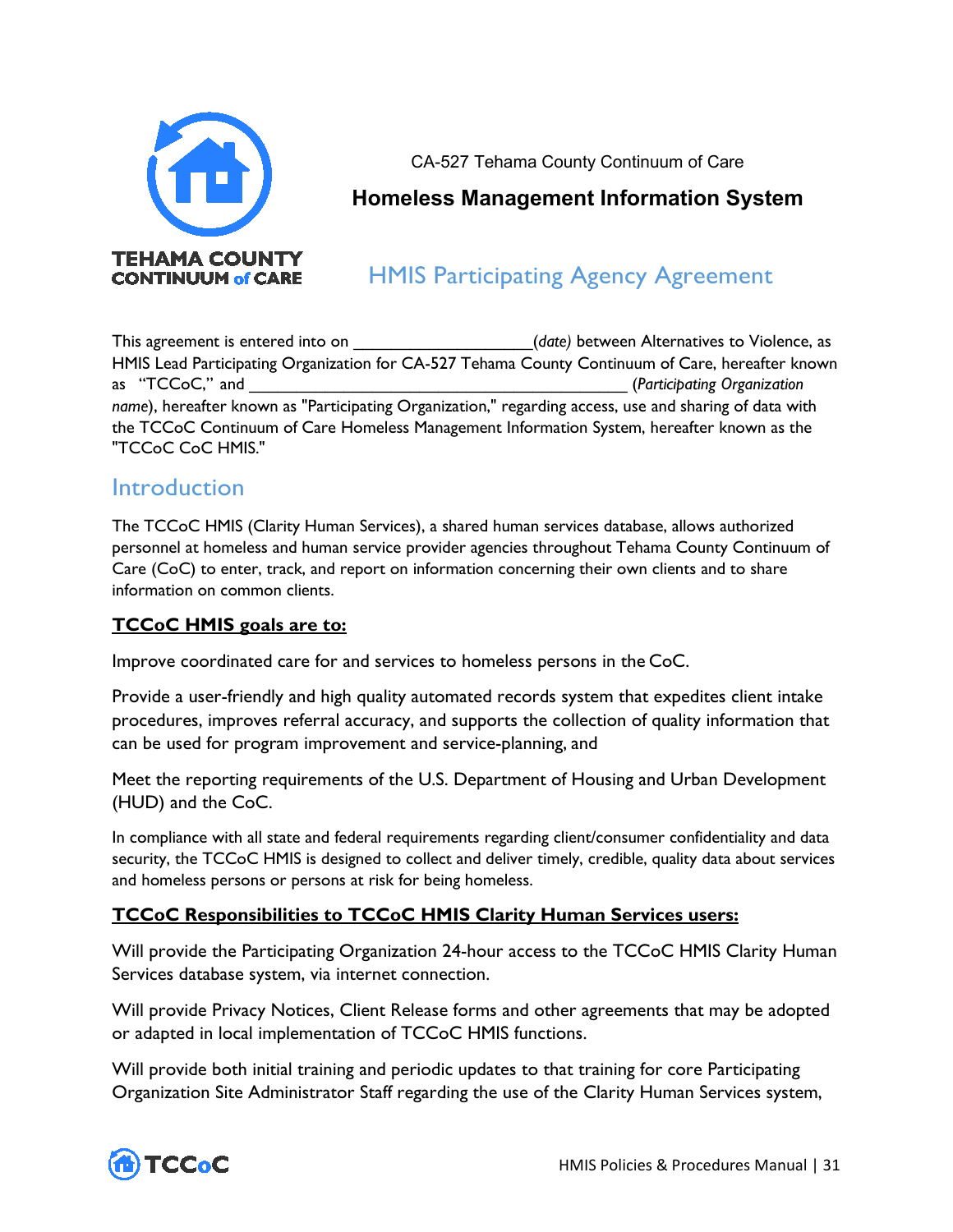with the expectation that the Participating Organization will take responsibility for conveying this information to all Participating Organization Staff using the system.

Will provide basic user support and technical assistance (i.e., general trouble-shooting and assistance with standard report generation). Access to this basic technical assistance will normally be available from 9 AM to 4 PM on Monday through Friday (with the exclusion of holidays).

Will not publish reports on client data that identify specific agencies or persons, without prior Participating Organization (and where necessary, client) permission. Public reports otherwise published will be limited to presentation of aggregated data within the TCCoC HMIS Clarity Human Services database.

Publication practice will be governed by policies established by relevant committees operating at the TCCoC HMIS level for continuum-wide analysis and will include qualifiers such as coverage levels or other issues necessary to clarify the meaning of published findings.

## **Responsibilities of Agencies Submitting HMIS by any Other Method**

Non-TCCoC HMIS Organizations providing HMIS-required services to client within Tehama County Continuum of Care's geographic area will share with the TCCoC HMIS client data on all homeless programs run by the Non-TCCoC HMIS Organization operating within Tehama County Continuum of Care's geographic area.

It is the responsibility of the Non-TCCoC HMIS Organization to coordinate with the HMIS Lead Agency and/or HMIS System Administrator to put in place a plan for contributing the Non-TCCoC HMIS Organization's HMIS data to the TCCoC's community-wide HMIS, via import file of format to be determined by system capabilities, through arranging manual input by a contracted party, or by any other means that are in compliance with all policies set forth in the TCCoC HMIS Guidelines, Policies & Procedures, including protecting client privacy allowing for de-duplication of client records.

## Privacy and Confidentiality

## **Protection of Client Privacy**

The Participating Organization will comply with all applicable federal and state laws regarding protection of client privacy.

The Participating Organization will comply specifically with federal confidentiality regulations as contained in the *Code of Federal Regulations, 42 CFR Part 2*, regarding disclosure of alcohol and/or drug abuse records. In general terms, the Federal rules prohibit the disclosure of alcohol and/or drug abuse records unless disclosure is expressly permitted by written consent of the person to whom it pertains or as otherwise permitted by 42 CFR Part 2. A general authorization for the release of medical or other information is not sufficient for this purpose. The Participating Organization understands that the federal rules restrict any use of the information to criminally investigate or prosecute any alcohol or drug abuse patients

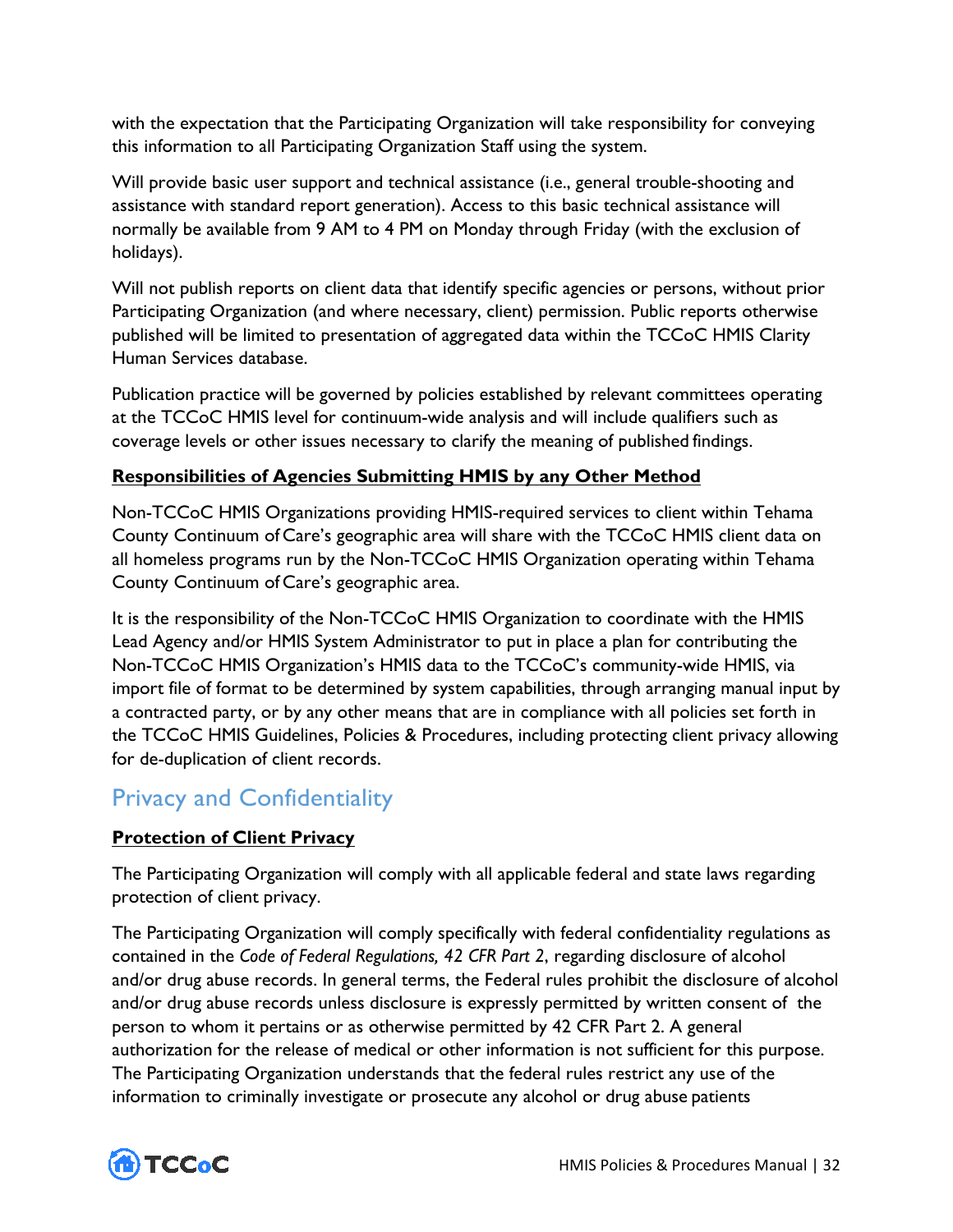The Participating Organization will abide specifically with the Health Insurance Portability and Accountability Act of 1996 (HIPAA) and corresponding regulations passed by the U.S. Department of Health and Human Services. In general, the regulations provide consumers with new rights to control the release of medical information, including advance consent for most disclosures of health information, the right to see a copy of health records, the right to request a correction to health records, the right to obtain documentation of disclosures of their health information, and the right to an explanation of their privacy rights and how information may be used or disclosed. The current regulation provides protection for paper, oral, and electronic information.

The Participating Organization will comply with all policies and procedures established by TCCoC pertaining to protection of client privacy.

## **Client Confidentiality**

The Participating Organization agrees to provide a copy of the TCCoC HMIS Guidelines, Policies & Procedures to each consumer. The Participating Organization will obtain each consumers consent to collect data on the *Client Consent of Data Collection* (or an acceptable Participating Organization-specific alternative) form. If consent is not given then the Participating Organization will enter consumer information as "anonymous". The Participating Organization will provide a verbal explanation of the TCCoC HMIS and arrange for a qualified interpreter/translator in the event that an individual is not literate in English or has difficulty understanding the document.

The Participating Organization will not solicit or enter information from clients into the TCCoC HMIS database unless it is essential to provide services or conduct evaluation or research.

The Participating Organization will not divulge any confidential information received from the TCCoC HMIS to any organization or individual without proper written consent by the client on the *TCCoC Standard Release of Information Form (ROI)* unless otherwise permitted by applicable regulations or laws.

The Participating Organization agrees to place all *TCCoC Standard Release of Information* forms related to the TCCoC HMIS in a file to be located at the Participating Organization's business address and that such forms will be made available to TCCoC for periodic audits. The Participating Organization will retain these TCCoC CoC HMIS-related *Release of Information Consent* forms for a period of **7** years, after which time the forms will be discarded in a manner that ensures client confidentiality is not compromised.

The Participating Organization will ensure that all persons who are issued a User Identification and Password to the TCCoC HMIS System abide by this *Participation Agreement*, including all associated confidentiality provisions. The Participating Organization will be responsible for oversight of its own related confidentiality requirements.

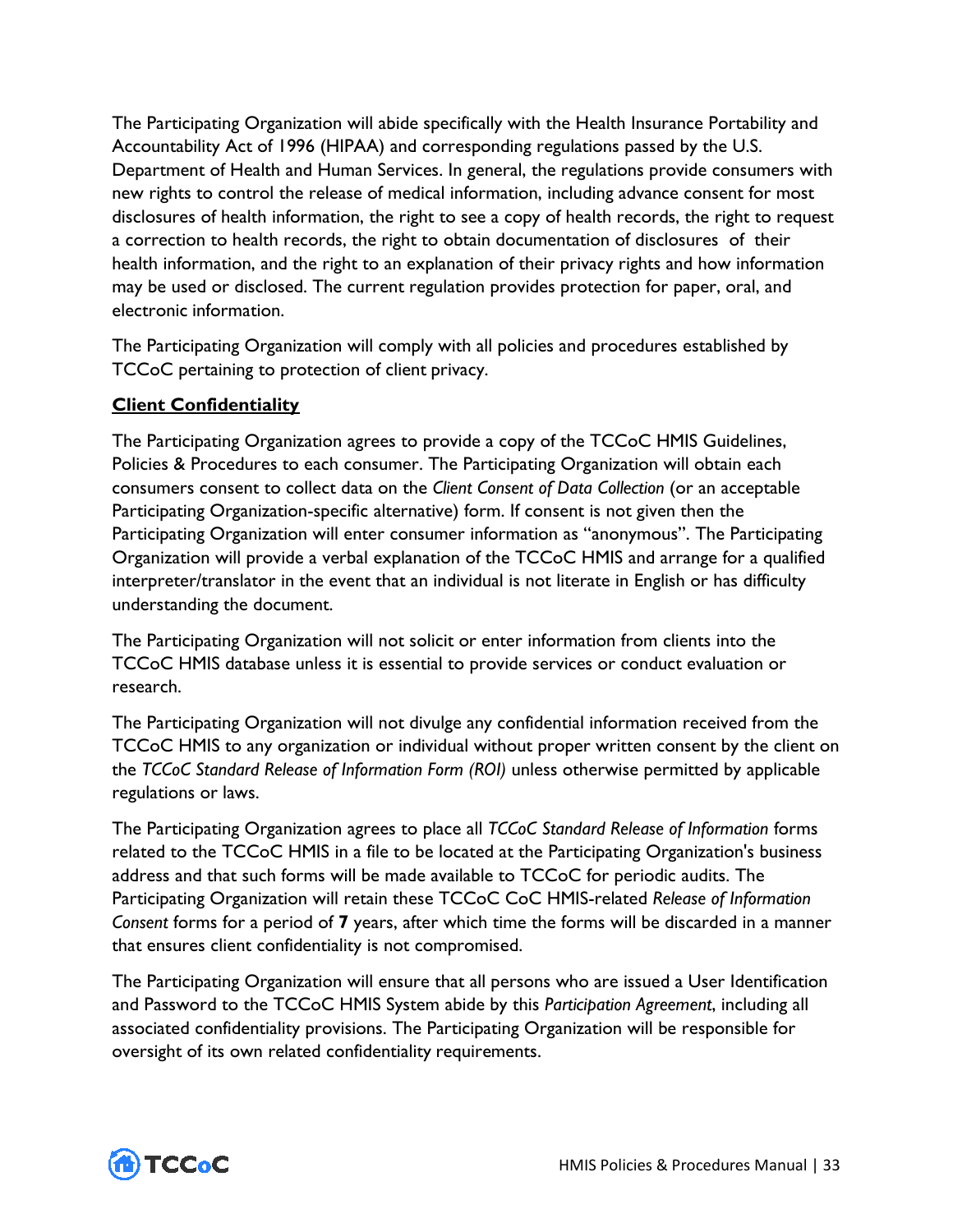The Participating Organization agrees that it will ensure that all persons issued a User ID and Password will complete a formal training provided by TCCoC on privacy and confidentiality and demonstrate mastery of that information, prior to activation of their User ID.

The Participating Organization acknowledges that ensuring the confidentiality, security and privacy of any information downloaded from the system by the Participating Organization is strictly the responsibility of the Participating Organization.

### **Inter-Participating Organization Data Sharing Agreements**

Agencies are encouraged to share the maximum amount of client data with other Participating Agencies electronically through the Clarity Human Services System.

The Participating Organization acknowledges that informed client consent is required before any basic identifying client information is shared with other Participating Organization(s) in the TCCoC CoC HMIS. The Participating Organization will document client consent on the TCCoC HMIS Clarity Human Services *TCCoC Standard Release of Information Form* (ROI).

The Participating Organization acknowledges that the Participating Organization, itself, bears primary responsibility for oversight for all sharing of data it has collected via the TCCoC HMIS Clarity Human Services system.

The Participating Organization agrees to place all *TCCoC Standard Release of Information* forms related to the TCCoC HMIS in a file to be located at the Participating Organization's business address and that such forms will be made available to TCCoC for periodic audits. The Participating Organization will retain these TCCoC HMIS -related *Release of Information Consent* forms for a period of **7** years, after which time the forms will be discarded in a manner that ensures client confidentiality is not compromised.

The Participating Organization acknowledges that clients who choose not to authorize sharing of information cannot be denied services for which they would otherwise be eligible.

## **Custody of Data**

The Participating Organization acknowledges, and TCCoC agrees, that the Participating Organization retains ownership over all information it enters into the TCCoC HMIS and the CoC retains ownership of the aggregation of all information in the database.

In the event that the TCCoC HMIS Project ceases to exist, Participating Agencies will be notified and provided reasonable time to access and save client data on those served by the Participating Organization, as well as reporting, statistical and frequency data from the entire system. Thereafter, the information collected by the centralized server will be purged or appropriately stored.

## **Data Entry and Regular Use of TCCoC CoC HMIS**

The Participating Organization will not permit User ID's and Passwords to be shared among users.

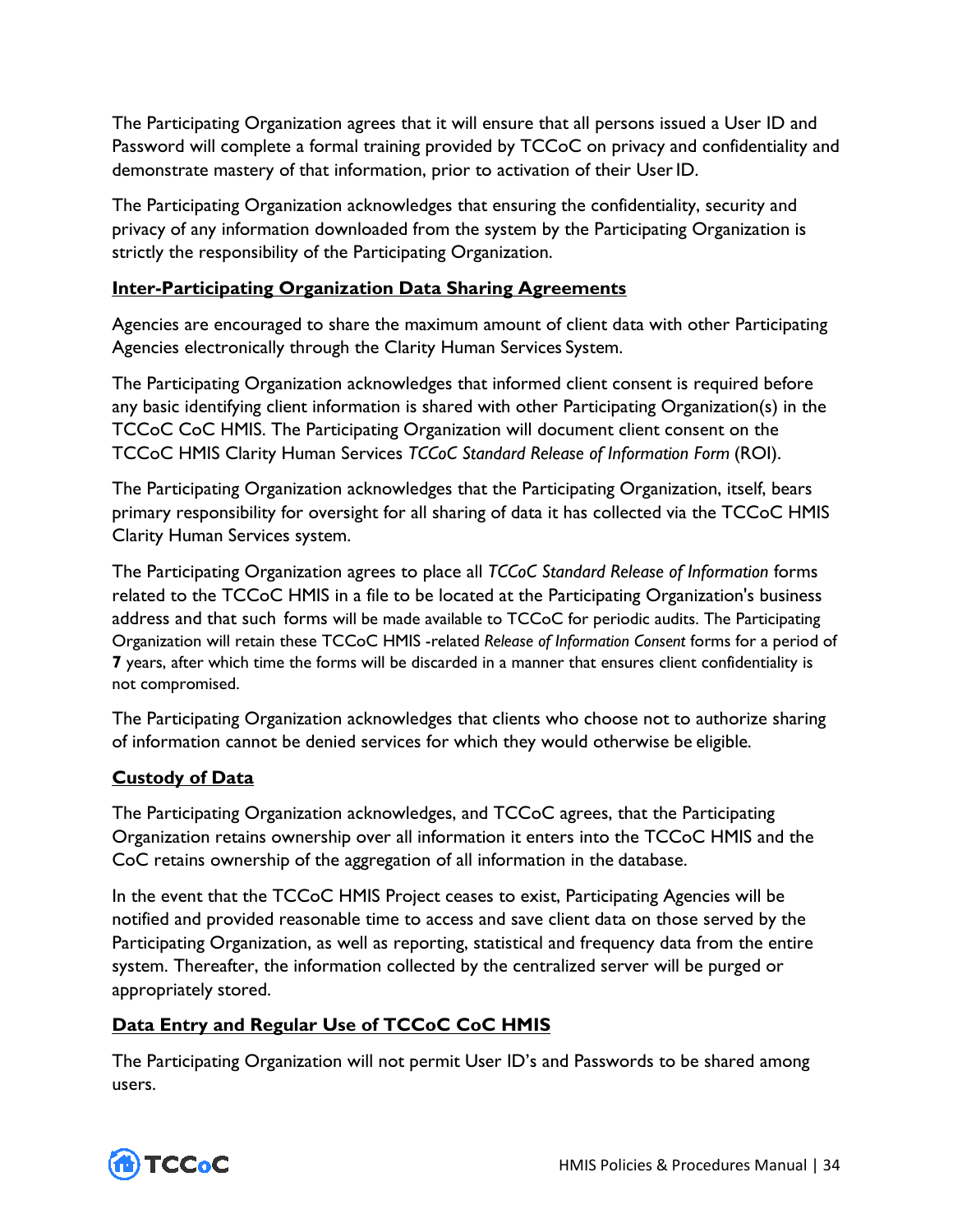If the Participating Organization receives information that necessitates a client's information be entirely removed from the TCCoC CoC HMIS, the Participating Organization will work with the client to complete a brief *Delete Request Form*, which will be sent to the TCCoC HMIS System Administrator for deactivation of the client record.

The Participating Organization will enter all minimum required data elements as defined for all persons who are participating in services funded by the U.S. Department of Housing and Urban Development (HUD) Supportive Housing Program, Shelter + Care Program, or Emergency Solutions Grant Program, or Homeless Prevention Rapid Rehousing. These data elements may be found in the Federal Register/ July 30, 2004 / p. 45888 et. seq.

The Participating Organization will enter data in a consistent manner, and will strive for realtime, or close to real- time data entry, but no later than within three business days after a service or effort is provided to the client. If a User account is inactive for more than six weeks, the User account may be subject to reassignment to another Participating Organization.

The Participating Organization will routinely review records it has entered in the TCCoC HMIS for completeness and data accuracy. The review and data correction process will be made according to TCCoC HMIS Guidelines, Policies & Procedures

The Participating Organization will not knowingly enter inaccurate information into the TCCoC CoC HMIS.

The Participating Organization will prohibit anyone with an Participating Organization-assigned User ID and Password from entering offensive language, profanity, or discriminatory comments based on race, color, religion, national origin, ancestry, handicap, age, sex, and sexual orientation.

The Participating Organization will utilize the TCCoC HMIS for business purposes only.

The Participating Organization will keep updated virus protection software on Participating Organization computers that access the TCCoC CoC HMIS. (e.g. McAfee, Norton)

Transmission of material in violation of any federal or state regulations is prohibited.

The Participating Organization will not use the TCCoC HMIS with intent to defraud the Federal, State, or local government, or an individual entity, or to conduct any illegal activity.

The Participating Organization agrees the TCCoC may convene TCCoC HMIS User Meetings to discuss procedures, updates, policy and practice guidelines, data analysis and software/hardware upgrades. The Participating Organization will designate at least one specific staff member, usually the Site Administrator of record, to regularly attend User Meetings.

Notwithstanding any other provision of this *Participation Agreement*, the Participating Organization agrees to abide by all policies and procedures relevant to the use of the TCCoC HMIS that TCCoC may publish from time to time.

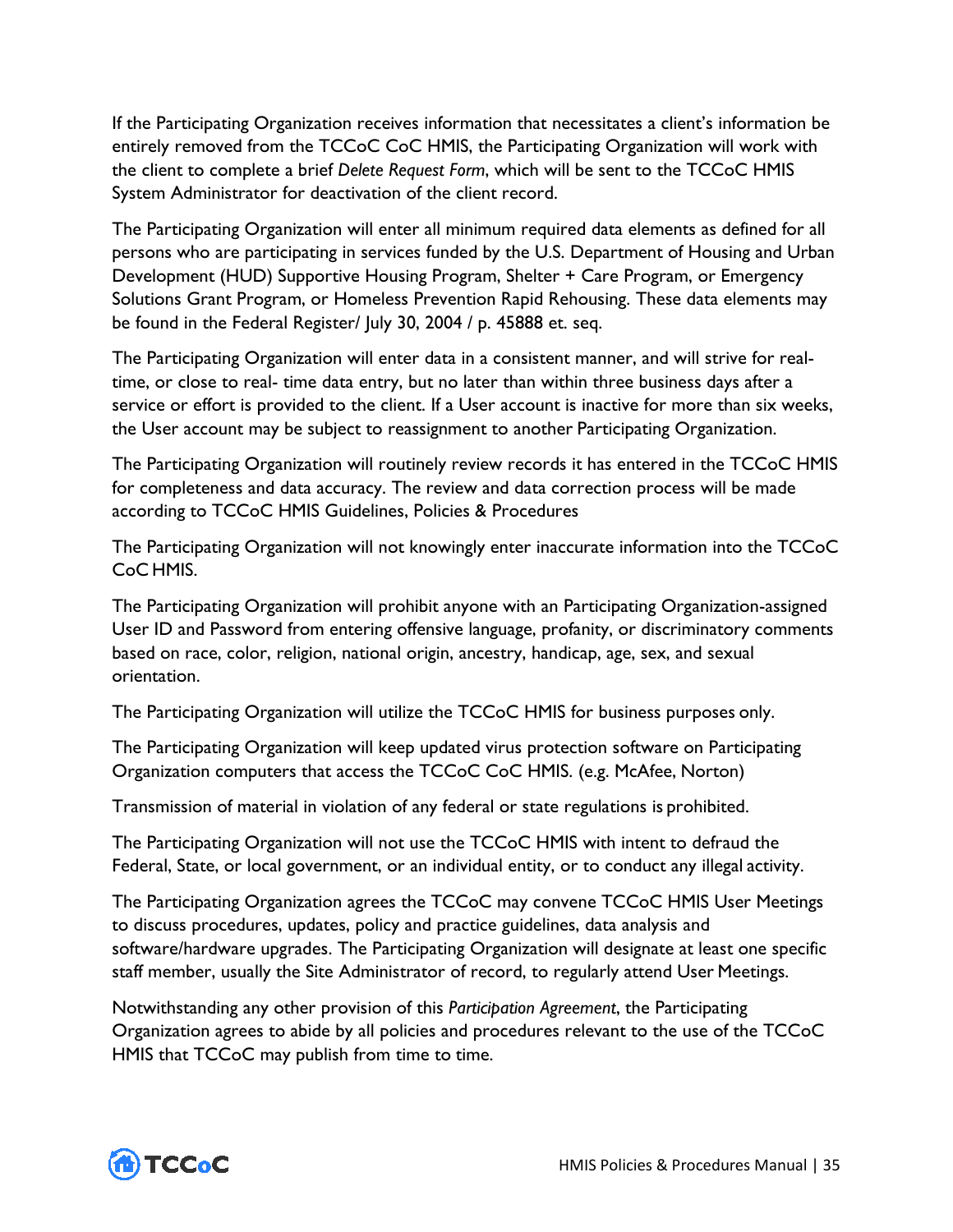### **Publication of Reports**

The Participating Organization agrees that it may only release aggregated information generated by the TCCoC HMIS specific to its own Participating Organization's services.

The Participating Organization acknowledges that the release of CoC-wide aggregated information will be governed through policies established by TCCoC and the CoC HMIS Committee for analysis of information at the CoC-level or community-level. Such information will include qualifiers such as coverage levels or other issues necessary to fully explain the published findings.

### **Database Integrity**

The Participating Organization will not share assigned User ID's and Passwords to access the TCCoC HMIS with any other organization, governmental entity, business, or individual.

The Participating Organization will not intentionally cause corruption of the TCCoC HMIS in any manner. Any unauthorized access or unauthorized modification to computer system information, or interference with normal system operations, will result in immediate suspension of services, and, where appropriate, legal action against the offending entities.

### **Hold Harmless**

The TCCoC HMIS System and TCCoC makes no warranties, expressed or implied. The Participating Organization, at all times, will indemnify and hold the TCCoC HMIS System or TCCoC harmless from any damages, liabilities, claims, and expenses that may be claimed against the TCCoC HMIS System and TCCoC; or for injuries or damages to the Participating Organization or another party arising from participation in the TCCoC CoC HMIS; or arising from any acts, omissions, neglect, or fault of the Participating Organization or its agents, employees, licensees, or clients; or arising from the Participating Organization's failure to comply with laws, statutes, ordinances, or regulations applicable to it or the conduct of its business. This Participating Organization will also hold TCCoC HMIS System or TCCoC harmless for loss or damage resulting in the loss of data due to delays, nondeliveries, misdeliveries, or service interruption caused by Social Solutions, Inc. or other third party system, by the Participating Organization's or other member Participating Organization's negligence or errors or omissions, as well as natural disasters, technological difficulties, and/or acts of God. TCCoC HMIS System or TCCoC shall not be liable to the Participating Organization for damages, losses, or injuries to the Participating Organization or another party other than if such is the result of gross negligence or willful misconduct of TCCoC HMIS System or TCCoC. TCCoC HMIS System or TCCoC agree to hold the Participating Organization harmless from any damages, liabilities, claims or expenses caused solely by the negligence or misconduct of TCCoC HMIS System or TCCoC.

Provisions of Section VII shall survive any termination of the Participation Agreement.